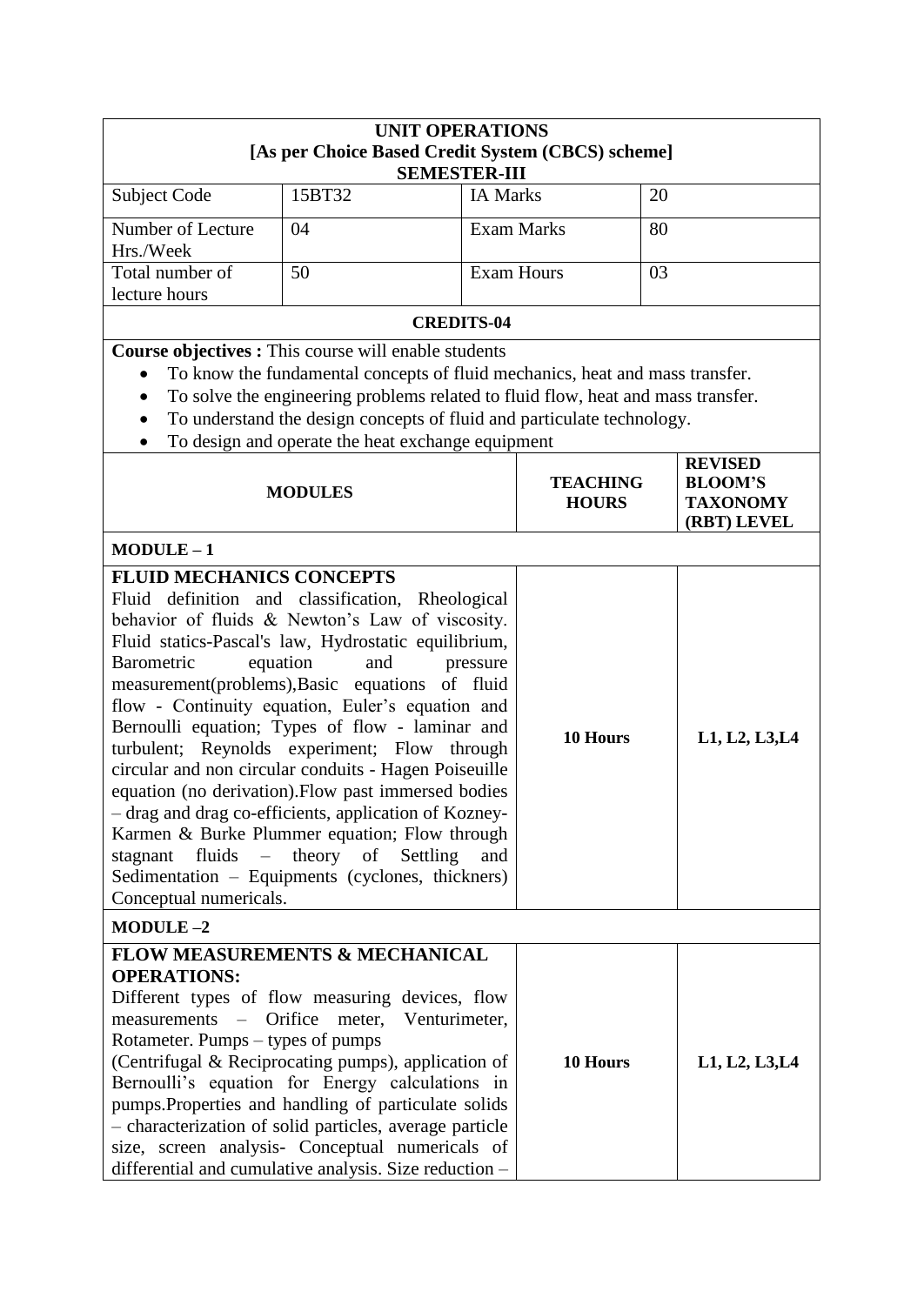| characteristics of comminuted products, crushing<br>laws, working principle of ball mill., Mixing – types<br>of mixers (ribbon and muller mixer), power number<br>and power number calculation; Filtration $\&$ types,<br>filtration equipments (plate and frame, rotary drum).<br>Conceptual numerical                                                                                                                                                                                                                                                                                                          |          |                |
|------------------------------------------------------------------------------------------------------------------------------------------------------------------------------------------------------------------------------------------------------------------------------------------------------------------------------------------------------------------------------------------------------------------------------------------------------------------------------------------------------------------------------------------------------------------------------------------------------------------|----------|----------------|
| $MODULE-3$                                                                                                                                                                                                                                                                                                                                                                                                                                                                                                                                                                                                       |          |                |
| <b>CONDUCTIVE &amp; CONVECTIVE HEAT</b><br><b>TRANSFER:</b><br>Modes of heat transfer; Conduction – steady state<br>heat conduction through unilayer and multilayer<br>walls, cylinders; Insulation, critical thickness of<br>insulation. Convection- Forced<br>and<br>Natural<br>convection, principles of heat transfer co-efficents,<br>log mean temperature difference, individual and<br>overall heat transfer co-efficients, fouling factor;<br>Condensation $-$ film wise and drop wise (no<br>derivation). Conceptual numericals.                                                                        | 10 Hours | L1, L2, L3     |
| $MODULE-4$                                                                                                                                                                                                                                                                                                                                                                                                                                                                                                                                                                                                       |          |                |
| <b>HEAT TRANSFER EQUIPMENTS &amp; BASICS</b><br><b>OF MASS TRANSFER:</b><br>Heat transfer equipments – double pipe heat<br>exchanger, shell and tube heat exchanger. Diffusion<br>- Fick's law of diffusion. Types of diffusion. Steady<br>state molecular diffusion in fluids at rest and laminar<br>flow (stagnant / unidirection and bi direction). Mass,<br>heat<br>and<br>transfer<br>analogies.<br>momentum<br>of<br>diffusivity,<br>Mass<br>transfer<br>Measurement<br>coefficients and their correlations. Interphase mass<br>transfer- equilibrium, diffusion between phases.<br>Conceptual numericals. | 10 Hours | L1, L2, L3, L4 |
| $MODULE-5$                                                                                                                                                                                                                                                                                                                                                                                                                                                                                                                                                                                                       |          |                |
| <b>MASS TRANSFER OPERATIONS:</b><br>Distillation – Methods of distillation, distillation of<br>binary mixtures using McCabe Thiele method.<br>Liquid liquid extraction - equilibrium, stage type<br>extractors (belt extraction and basket extraction).<br>Drying- drying operations, batch and continuous<br>drying. Conceptual numerical                                                                                                                                                                                                                                                                       | 10 Hours | L2, L3, L5     |
| <b>Course outcomes:</b>                                                                                                                                                                                                                                                                                                                                                                                                                                                                                                                                                                                          |          |                |
| After studying this course, students will be able to<br>State and describe the nature and properties of the fluids.<br>Study the different flow measuring instruments.<br>$\bullet$<br>Study and understand the principles of various size reduction, conveying equipments,<br>$\bullet$<br>sedimentation and mixing tanks.<br>Comprehend the laws governing the heat and mass transfer operations to solve the<br>problems.                                                                                                                                                                                     |          |                |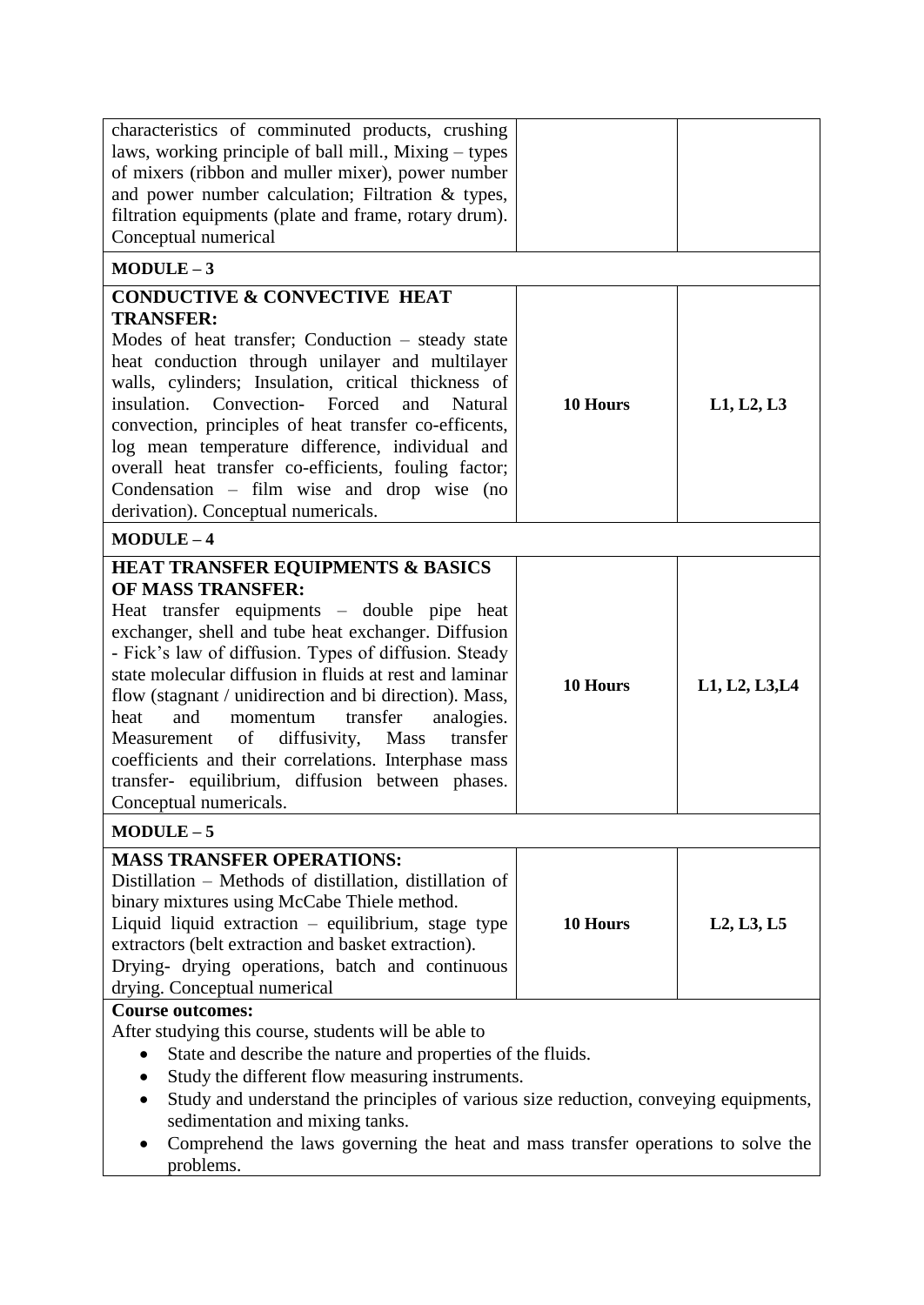|           | Design the heat transfer equipment suitable for specific requirement.                                                        |
|-----------|------------------------------------------------------------------------------------------------------------------------------|
|           | <b>Graduate Attributes (as per NBA)</b>                                                                                      |
| $\bullet$ | <b>Engineering Knowledge</b>                                                                                                 |
| $\bullet$ | <b>Problem Analysis</b>                                                                                                      |
|           | Design/development of solutions                                                                                              |
|           | <b>Question Paper Pattern:</b>                                                                                               |
|           | The question paper will have ten questions                                                                                   |
| $\bullet$ | Each full question consists of 16 marks.                                                                                     |
| $\bullet$ | There will be 2 full questions (with a maximum of four sub questions) form each<br>module.                                   |
| $\bullet$ | Each full question will have sub questions covering all the topics under a module.                                           |
|           | The students will have to answer 5 full questions, selecting one full question from<br>each module                           |
|           | <b>TEXT BOOKS</b>                                                                                                            |
|           | 1. Unit operations in Chemical Engineering by Warren L. McCabe, Julian C. Smith &                                            |
|           | Peter Harriot, McGraw-Hill Education (India) Edition 2014.                                                                   |
|           | 2. Transport Process Principles and Unit Operations by Christie Geankoplis, Prentice                                         |
|           | Hall of India.                                                                                                               |
|           | 3. Fluid Mechanics by K L Kumar, S Chand & Company Ltd.                                                                      |
|           | 4. Introduction to Chemical Engineering by Badger W.I. and Banchero, J.T., Tata<br>McGraw Hill New York, 1997.               |
|           | 5. Mass Transfer Operations by Robert E. Treybal. McGraw-Hill Education                                                      |
|           | <b>REFERENCE BOOKS</b>                                                                                                       |
|           | 1. Principles of Unit Operations by Alan S Foust, L.A. Wenzel, C.W. Clump, L. Maus,<br>and L.B. Anderson, John Wiley & Sons. |
|           | 2. Engineering Fluid Mechanics by Kumar K.L. Eurasia Publishing House (P) Ltd.,<br>New Delhi, 1984.                          |
|           | 3. Mechanics of fluids by B.S. Massey, Chapman & Hall Publishers.                                                            |
|           | 4. Unit Operations of Chemical Engineering by Chattopadhyaya, Vol I & II, Khanna<br>Publishers, Delhi-6, 1996.               |
|           | 5. Chemical Engineering by Coulson and Richardson., J.F., Vols I & II. Elsevier<br>Science.                                  |
|           | 6. Process Heat Transfer by Kern D. Q., McGraw Hill, New York.                                                               |
|           | 7. Heat Transfer by J P Holman, McGraw Hill International Ed.                                                                |
|           |                                                                                                                              |

8. Chemical Engineers Hand Book by Perry, McGraw Hill Publications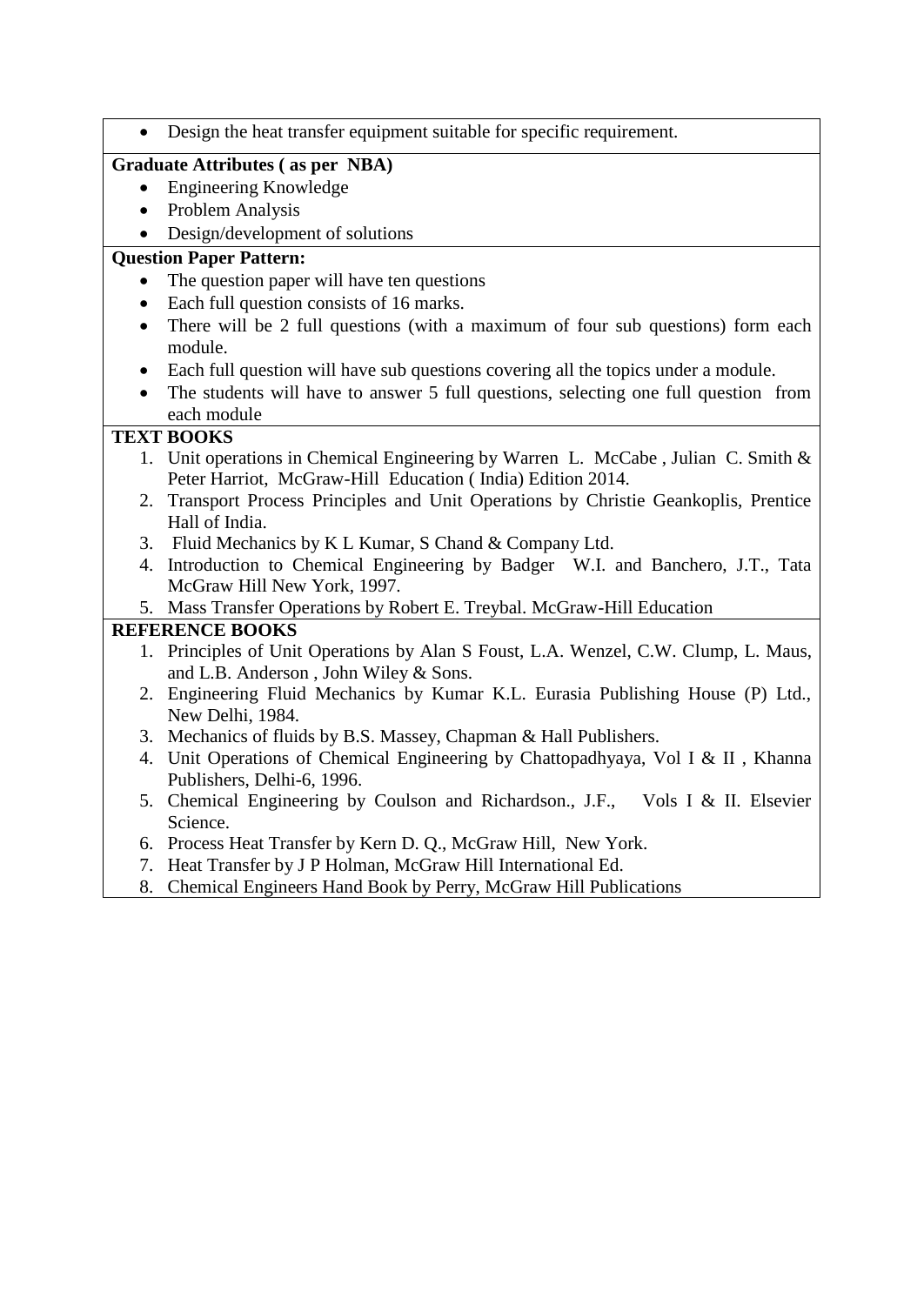|                                                                                                                                                                                                                                                                                                                                                                                                                                                                            | <b>BIOCHEMISTRY</b>                                                                                                                                                                                                                                                                          |                                  |                       |            |                                                          |  |
|----------------------------------------------------------------------------------------------------------------------------------------------------------------------------------------------------------------------------------------------------------------------------------------------------------------------------------------------------------------------------------------------------------------------------------------------------------------------------|----------------------------------------------------------------------------------------------------------------------------------------------------------------------------------------------------------------------------------------------------------------------------------------------|----------------------------------|-----------------------|------------|----------------------------------------------------------|--|
|                                                                                                                                                                                                                                                                                                                                                                                                                                                                            | [As per choice Based Credit System (CBCS) Scheme]<br><b>SEMESTER III</b>                                                                                                                                                                                                                     |                                  |                       |            |                                                          |  |
| Subject Code                                                                                                                                                                                                                                                                                                                                                                                                                                                               | 15BT33                                                                                                                                                                                                                                                                                       | <b>I.A Marks</b>                 |                       | 20         |                                                          |  |
| Number of Lecture<br>Hours/Week                                                                                                                                                                                                                                                                                                                                                                                                                                            | 04                                                                                                                                                                                                                                                                                           |                                  | <b>Exam Marks</b>     | 80         |                                                          |  |
| <b>Total Number of</b>                                                                                                                                                                                                                                                                                                                                                                                                                                                     | 50                                                                                                                                                                                                                                                                                           | <b>Exam Hours</b>                |                       | 03         |                                                          |  |
| <b>Lecture Hours</b>                                                                                                                                                                                                                                                                                                                                                                                                                                                       |                                                                                                                                                                                                                                                                                              |                                  |                       |            |                                                          |  |
|                                                                                                                                                                                                                                                                                                                                                                                                                                                                            |                                                                                                                                                                                                                                                                                              | <b>CREDITS 04</b>                |                       |            |                                                          |  |
| living organisms.<br>$\bullet$<br>agriculture, pharma, medicine.                                                                                                                                                                                                                                                                                                                                                                                                           | Course objectives: This course will enable students<br>To learn basic principles of biochemistry occurring at cellular and molecular level in<br>To understand cross-functional nature of biochemistry in life sciences, food,<br>To apply the concepts in the clinical biochemistry aspects |                                  |                       |            |                                                          |  |
|                                                                                                                                                                                                                                                                                                                                                                                                                                                                            | <b>Modules</b>                                                                                                                                                                                                                                                                               |                                  | <b>Teaching Hours</b> |            | <b>Revised Bloom's</b><br><b>Taxonomy</b><br>(RBT) Level |  |
| <b>MODULE-1</b>                                                                                                                                                                                                                                                                                                                                                                                                                                                            |                                                                                                                                                                                                                                                                                              |                                  |                       |            |                                                          |  |
| <b>BASIC CONCEPTS &amp;</b><br><b>BIOMOLECULES:</b><br>Types of chemical reactions, pH, buffers and their<br>properties, concentration of<br>solutions.<br><b>Stereo</b><br>chemistry of carbon compounds. Carbohydrates, fats<br>and lipids, structure and properties of phospholipids,<br>glycolipids, steroids, amino acids and proteins.<br>Classes of Enzymes with examples. Biologically<br>important peptides, purines, pyrimidines, nucleic<br>Acids- DNA and RNA. |                                                                                                                                                                                                                                                                                              | 10 Hours                         |                       | L1, L2     |                                                          |  |
| <b>MODULE-2</b>                                                                                                                                                                                                                                                                                                                                                                                                                                                            |                                                                                                                                                                                                                                                                                              |                                  |                       |            |                                                          |  |
| BIOENERGETICS: Energy, energy flow cycle,<br>energy conversion. Structure and properties of ATP.<br>compounds,<br>Thermodynamic<br>High<br>energy<br>considerations, coupling reactions of ATP and NDP<br>(Nucleotide di phosphate); photosynthesis, light<br>dark reaction,<br>ancillary Pigments,<br>reaction,<br>Photosystems PS I & II                                                                                                                                 |                                                                                                                                                                                                                                                                                              | 10 Hours                         |                       | L1, L2, L4 |                                                          |  |
| <b>MODULE-3</b>                                                                                                                                                                                                                                                                                                                                                                                                                                                            |                                                                                                                                                                                                                                                                                              |                                  |                       |            |                                                          |  |
| <b>TRANSPORT</b><br>membranes:<br>of transport in signal transduction processes.                                                                                                                                                                                                                                                                                                                                                                                           | <b>MECHANISM:</b><br>structure, permeability,<br>passive transport and active transport, facilitated<br>transport, energy requirement, mechanism of $Na+ /$<br>K+, glucose and amino acid transport. Organization<br>of transport activity in cell. Action Potentials. Role                  | <b>Biological</b><br>properties, | 10 Hours              |            | L1, L2, L3                                               |  |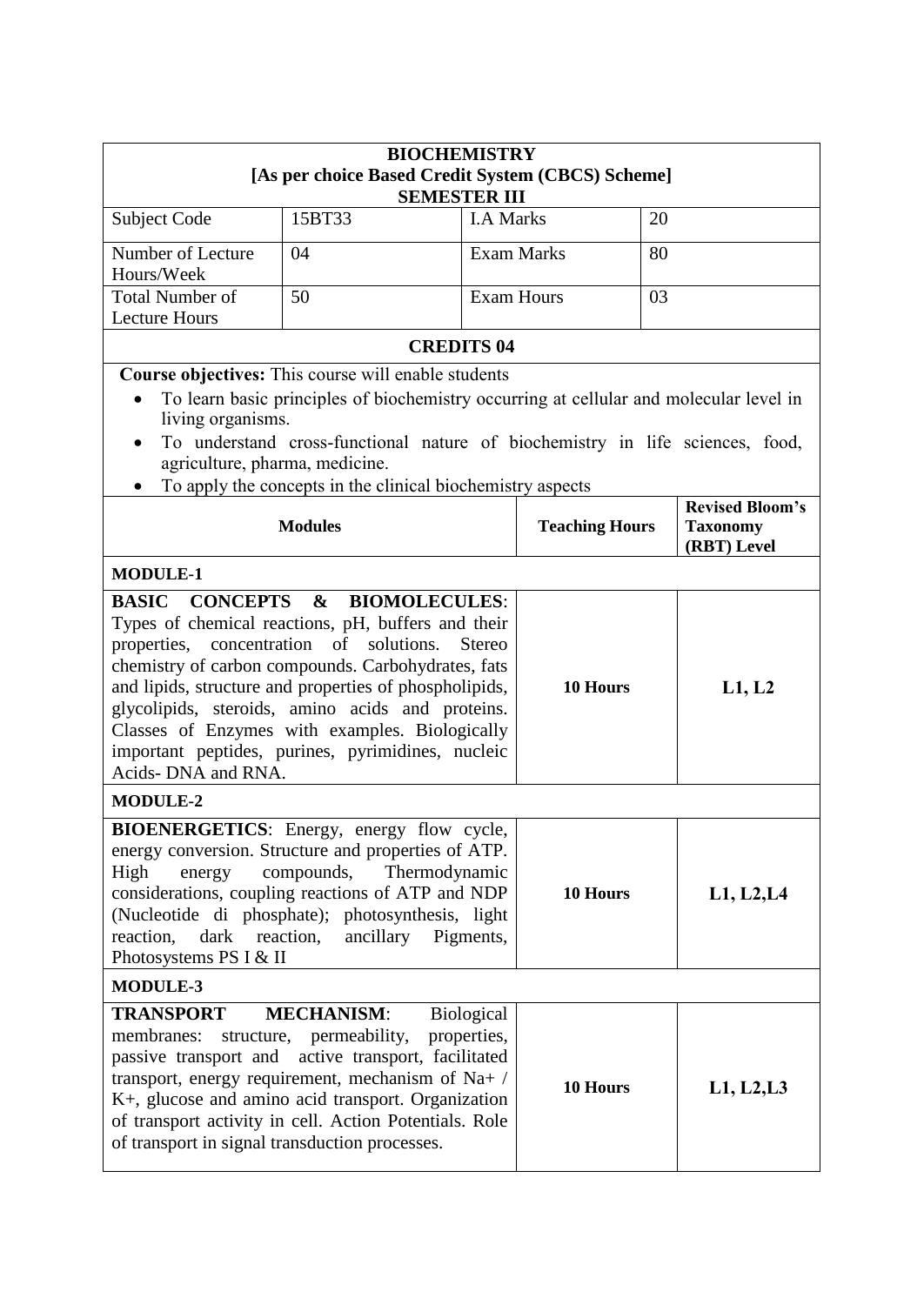| <b>MODULE-4</b>                                                                                                                                                                                                                                                                                                                                                                                                                                                                                                                                                 |          |                |  |  |  |
|-----------------------------------------------------------------------------------------------------------------------------------------------------------------------------------------------------------------------------------------------------------------------------------------------------------------------------------------------------------------------------------------------------------------------------------------------------------------------------------------------------------------------------------------------------------------|----------|----------------|--|--|--|
| METABOLISM OF CARBOHYDRATES AND<br>LIPIDS: Glycolysis -metabolism. Aerobic and<br>anaerobic pathway and regulation, TCA cycle,<br>Cycle,<br>NADPH<br>Glyoxylate<br>cycle, Pentose<br>Phosphate Pathway. Electron transport chain and<br>oxidative phosphorylation, energetics,<br>energy<br>balance sheet, oxidative stress. Gluconeogenesis -<br>regulation of gluconeogenesis. Biosynthesis of<br>polysaccharides. Biosynthesis of fatty acids,<br>phospholipids,<br>glycolipids.<br>cholesterol,<br>Biodegradation of triglycerides and fatty acids.         | 10 Hours | L1, L2, L3, L4 |  |  |  |
| <b>MODULE-5</b>                                                                                                                                                                                                                                                                                                                                                                                                                                                                                                                                                 |          |                |  |  |  |
| <b>METABOLISM</b><br><b>OF</b><br><b>AMINO</b><br><b>ACIDS</b><br>$\boldsymbol{\&}$<br><b>NUCLEIC ACIDS:</b> Biosynthesis and catabolism of<br>essential amino acids: Lysine, Phenylalanine and<br>Glutamine. Deamination, transamination and urea<br>cycle. Metabolism and regulation of Purines,<br>and precursors of nucleic<br>pyrimidine<br>acids<br>(nucleosides & nucleotides).                                                                                                                                                                          | 10 Hours | L1, L2, L3     |  |  |  |
| <b>Course outcomes:</b> After studying this course, students will be able to:<br>Know about bio molecules<br>Understanding basic metabolic pathways<br>Understand metabolic regulations                                                                                                                                                                                                                                                                                                                                                                         |          |                |  |  |  |
| <b>Graduate Attributes (as per NBA):</b><br>Lifelong learning.<br>Problem Analysis<br>$\bullet$<br>Societal concern                                                                                                                                                                                                                                                                                                                                                                                                                                             |          |                |  |  |  |
| <b>Question paper pattern:</b>                                                                                                                                                                                                                                                                                                                                                                                                                                                                                                                                  |          |                |  |  |  |
| The question paper will have ten questions.<br>Each full question consists of 16 marks.<br>There will be 2 full questions (with a maximum of four sub questions) from each<br>module.<br>Each full question will have sub questions covering all the topics under a module.<br>The students will have to answer 5 full questions, selecting one full question from<br>each module.                                                                                                                                                                              |          |                |  |  |  |
| <b>Text Books:</b><br>Principles of Biochemistry by Albert Lehninger, CBS publishers.<br>1.<br>Biochemistry by Nelson and Cox, Palgrave Macmilan, Freeman Edn.<br>2.<br>Principles of Biochemistry by Lubert Stryer, Freeman Int. Edition<br>3.<br>Biochemistry by Mathews, Vanholde & Arhen, Pearson Education.<br>4.<br>Biochemistry by Garett & Grisham Thompson Learning.<br>5.<br>Bioenergetics by L Eruster, Greena Publishing Associates.<br>6.<br>Fundamentals of Biochemistry by Dr.J.L.Jain, Sunjay Jain and Nitin Jain, S.Chand<br>7.<br>Publishers. |          |                |  |  |  |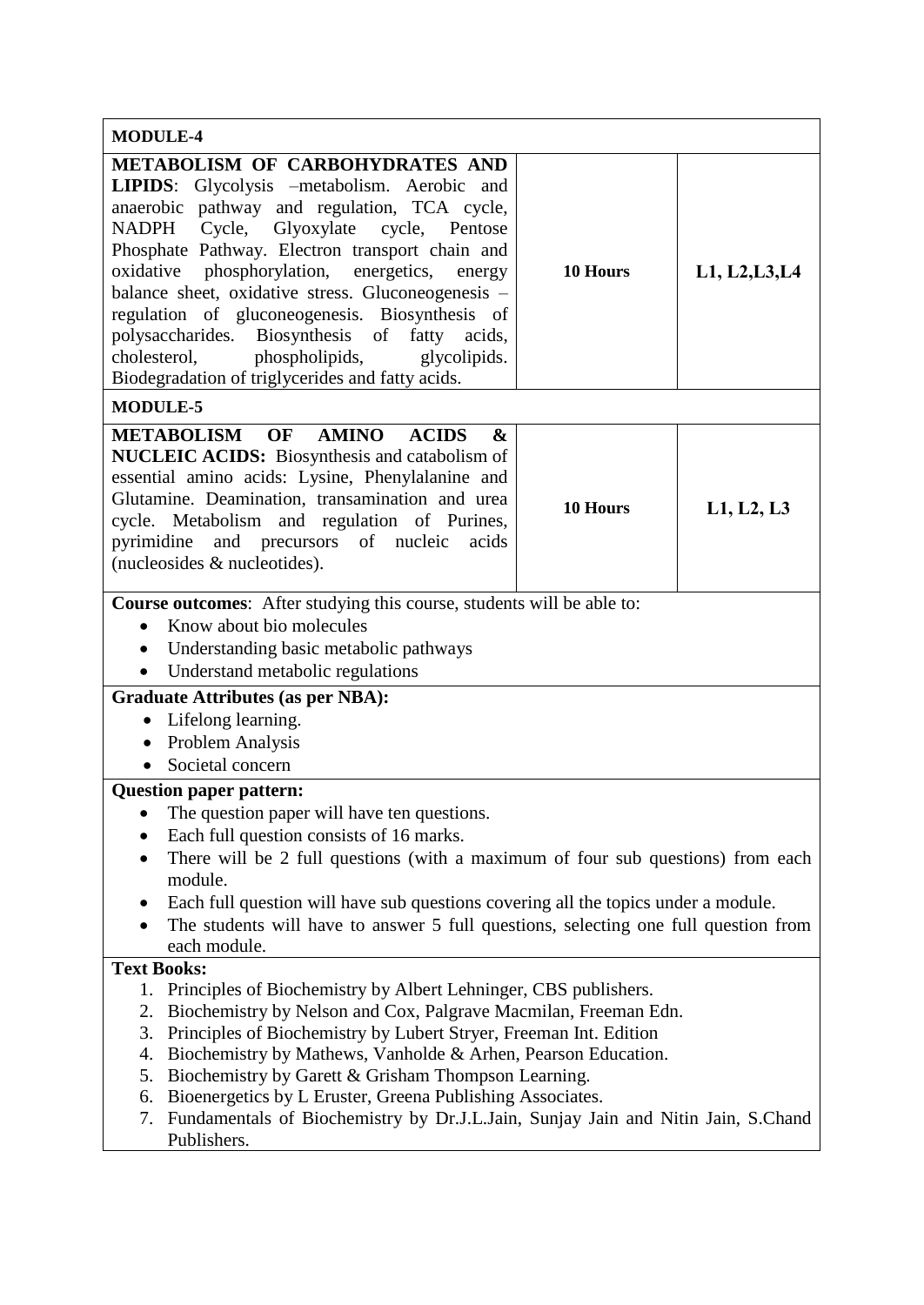- 1. Biochemistry by Voet &Voet, Wiley New York.
- 2. Biochemistry by Trehan. K, New Age International.
- 3. Biochemistry & Molecular Biology by Elliot, William H., Oxford University Press.
- 4. Biochemistry of cell signaling by Helmreich, Oxford University Press. 5. Bioorganic Chemistry by Hermann Dugas, Spinger.
- 5. Biochemistry by U Sathyanarayana, Books & Allied Publishers.
- 6. Biochemistry & Molecular Biology y Elliott & Elliott, Oxford Press Publishers, 4th Edition.
- 7. A textbook of Biochemistry for medical students by Rafi.M.D, 2nd edition, University Press.
- 8. A textbook of Biochemistry for medical students by Rafi.M.D,  $2^{nd}$  edition, University Press.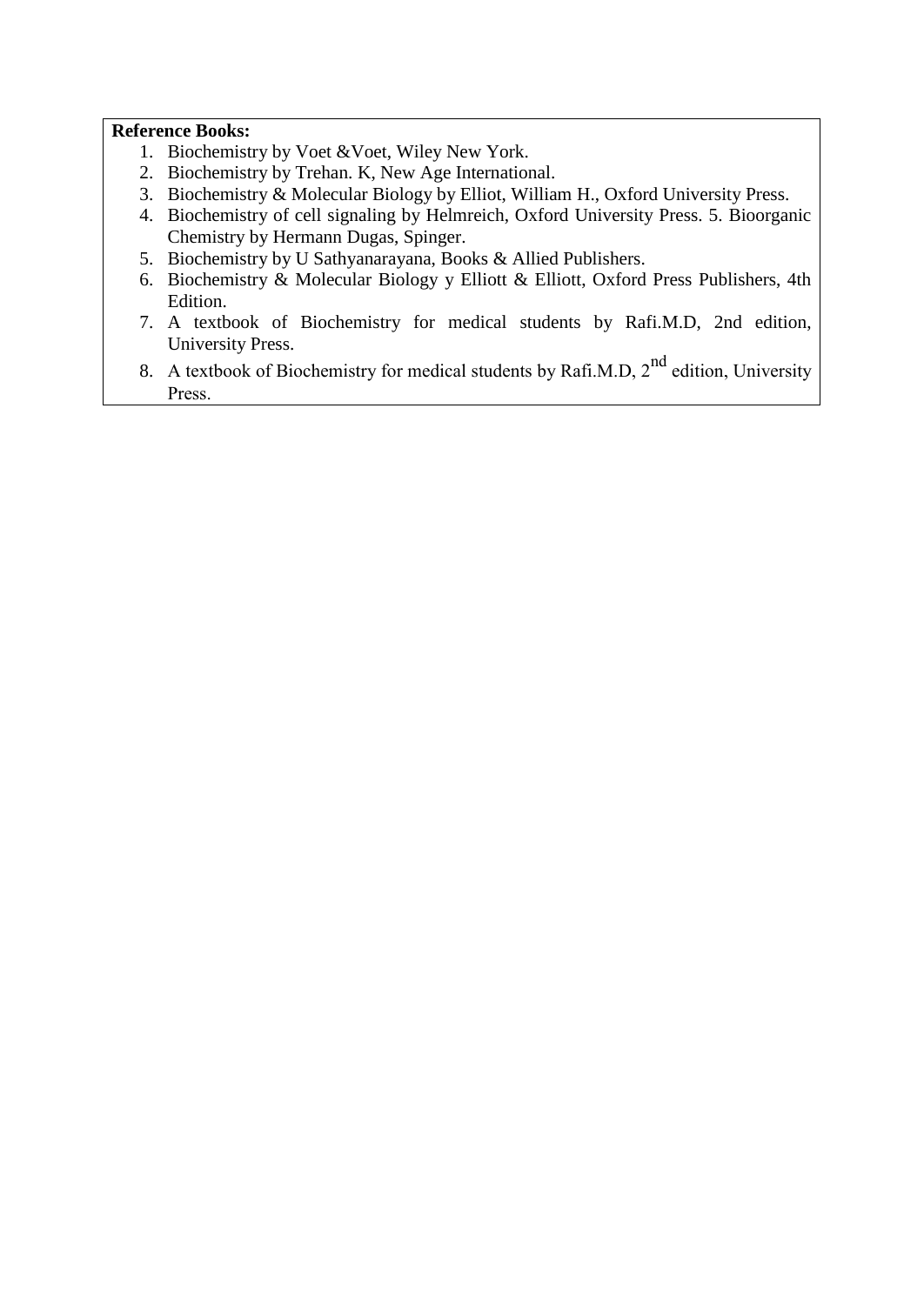|                                                                                                                                                                                                                                                                           | <b>MICROBIOLOGY</b>                                                                                                                                                                                                                                                                                                                                                                                                                                                          |                                |                   |            |                                        |
|---------------------------------------------------------------------------------------------------------------------------------------------------------------------------------------------------------------------------------------------------------------------------|------------------------------------------------------------------------------------------------------------------------------------------------------------------------------------------------------------------------------------------------------------------------------------------------------------------------------------------------------------------------------------------------------------------------------------------------------------------------------|--------------------------------|-------------------|------------|----------------------------------------|
|                                                                                                                                                                                                                                                                           | [As per Choice Based Credit System (CBCS) scheme]<br><b>SEMESTER III</b>                                                                                                                                                                                                                                                                                                                                                                                                     |                                |                   |            |                                        |
| <b>Subject Code</b>                                                                                                                                                                                                                                                       | 15BT34                                                                                                                                                                                                                                                                                                                                                                                                                                                                       | I.A. Marks                     |                   | 20         |                                        |
| Number of Lecture                                                                                                                                                                                                                                                         | 04                                                                                                                                                                                                                                                                                                                                                                                                                                                                           |                                | <b>Exam Marks</b> | 80         |                                        |
| Hours/Week                                                                                                                                                                                                                                                                |                                                                                                                                                                                                                                                                                                                                                                                                                                                                              |                                |                   |            |                                        |
| <b>Total Number of</b><br><b>Lecture Hours</b>                                                                                                                                                                                                                            | 50                                                                                                                                                                                                                                                                                                                                                                                                                                                                           | <b>Exam Hours</b>              |                   | 03         |                                        |
|                                                                                                                                                                                                                                                                           |                                                                                                                                                                                                                                                                                                                                                                                                                                                                              | <b>CREDITS-04</b>              |                   |            |                                        |
|                                                                                                                                                                                                                                                                           | <b>Course objectives:</b> This course will enable students                                                                                                                                                                                                                                                                                                                                                                                                                   |                                |                   |            |                                        |
| $\bullet$                                                                                                                                                                                                                                                                 | To learn the details of classification, structural features and functional aspects of<br>prokaryotic and eukaryotic microorganisms.<br>To gain insights into microbial metabolism and metabolic pathways.<br>To understand the details of microbial techniques for growth, cultivation and<br>characterization of microorganisms.<br>To appreciate the recent developments in the area of medical microbiology,<br>environmental microbiology, industrial microbiology, etc. |                                |                   |            |                                        |
| <b>Modules</b><br><b>Teaching Hours</b><br><b>Taxonomy</b>                                                                                                                                                                                                                |                                                                                                                                                                                                                                                                                                                                                                                                                                                                              |                                |                   |            | <b>Revised Bloom's</b><br>(RBT) Levels |
| Module-1                                                                                                                                                                                                                                                                  |                                                                                                                                                                                                                                                                                                                                                                                                                                                                              |                                |                   |            |                                        |
| life,<br>Prokaryotes<br>Spirochetes, Actinomycetes and Rickettsiae.                                                                                                                                                                                                       | <b>INTRODUCTION TO MICROBIOLOGY AND</b><br>STUDY OF MICROORGANISMS: Scope of<br>microbiology, History of microbiology, Origin of<br>and<br>Eukaryotes.<br>Diversity and Taxonomy. Structure, Classification<br>and Reproduction of bacteria, Fungi, Viruses,<br>Protozoa and Algae. General features of Prions,                                                                                                                                                              | Microbial                      | 10 Hours          |            | L1, L2, L3                             |
| <b>MODULE-2</b>                                                                                                                                                                                                                                                           |                                                                                                                                                                                                                                                                                                                                                                                                                                                                              |                                |                   |            |                                        |
| <b>METHODS</b><br><b>AND</b>                                                                                                                                                                                                                                              | <b>TECHNIQUES</b><br>MICROBIOLOGY: Microscopy: Concepts,<br>Electron, Phase Contrast, Acoustic Microscopy, camera<br>Lucida and Micrometry. Media preparation, types of<br>media, Culture methods, pure culture techniques,<br>Staining Techniques. Sterilization & disinfection.                                                                                                                                                                                            | IN<br>Light,                   | 10 Hours          |            | L1, L2, L3                             |
| <b>MODULE-3</b>                                                                                                                                                                                                                                                           |                                                                                                                                                                                                                                                                                                                                                                                                                                                                              |                                |                   |            |                                        |
| <b>GROWTH AND METABOLISM:</b><br><b>MICROBIAL</b><br>Growth curve patterns, Physical conditions required for<br>growth. Metabolism; Primary and Secondary metabolites<br>with examples, metabolic pathways important<br>in<br>Microorganisms-Respiration and Fermentation |                                                                                                                                                                                                                                                                                                                                                                                                                                                                              | 10 Hours                       |                   | L1, L2, L3 |                                        |
| <b>MODULE-4</b>                                                                                                                                                                                                                                                           |                                                                                                                                                                                                                                                                                                                                                                                                                                                                              |                                |                   |            |                                        |
| <b>MEDICAL</b><br>microbes:<br>Cholera,<br>Tuberculosis,                                                                                                                                                                                                                  | Introduction<br><b>MICROBIOLOGY:</b><br>Medical Microbiology, Common diseases caused by<br>Bacterial diseases: Typhoid,<br>Plague,<br>Leprosy,                                                                                                                                                                                                                                                                                                                               | to<br>Diphtheria,<br>Syphilis, | 10 Hours          |            | L1, L2, L3, L4                         |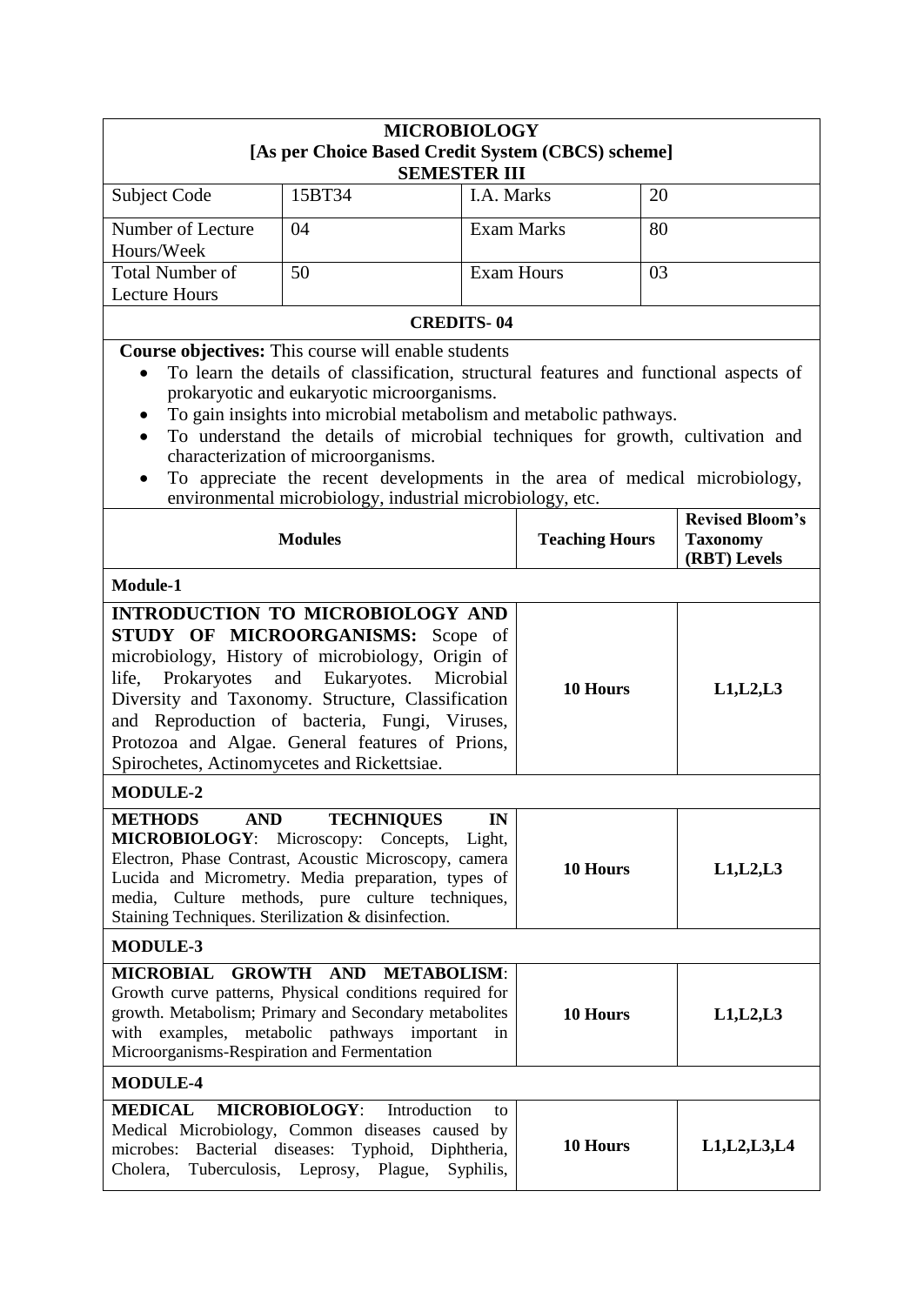| Gonorrhea; Viral diseases: Herpes, Polio, Hepatitis,                                                  |          |            |  |
|-------------------------------------------------------------------------------------------------------|----------|------------|--|
| AIDS, Rabies, SARS and H1N1; Protozoan diseases:                                                      |          |            |  |
| Malaria: common types of fungal infections.                                                           |          |            |  |
|                                                                                                       |          |            |  |
| <b>MODULE-5</b>                                                                                       |          |            |  |
| SOIL, ENVIRONMENTAL & INDUSTRIAL                                                                      |          |            |  |
| <b>MICROBIOLOGY:</b> Soil Microbiology: Soil micro                                                    |          |            |  |
| flora and biogeochemical cycles. Bio fertilizers:                                                     |          |            |  |
| VAM and Rhizobium. Atmospheric Microbiology:                                                          |          |            |  |
| Aerobiology and allergy. Air sampling principles                                                      |          |            |  |
| and types of samplers, Selective media for air                                                        |          |            |  |
| sampling, significance of aerobiological studies.                                                     |          |            |  |
|                                                                                                       | 10 Hours | L2, L3, L5 |  |
| Aquatic Microbiology: Marine micro flora, fresh                                                       |          |            |  |
| water microflora, Microbiology of potable water,                                                      |          |            |  |
| Microbes<br>Purification,<br>Sewage<br>disposal,<br>in                                                |          |            |  |
| Bioremediation. Industrial Microbiology: Production                                                   |          |            |  |
| of antibiotics (penicillin), Organic acids (citric acid),                                             |          |            |  |
| Enzymes from Microbes (proteases). Production of                                                      |          |            |  |
| Vitamin B12.                                                                                          |          |            |  |
| <b>Course outcomes:</b> After studying this course, students will be able to:                         |          |            |  |
| Describe the structure and function of typical prokaryotic and eukaryotic cell structure<br>$\bullet$ |          |            |  |
| like bacteria, algae, yeast & molds, protozoa, viruses, etc.                                          |          |            |  |
| Understand the techniques used for the isolation, growth, identification, disinfection<br>$\bullet$   |          |            |  |
| and sterilization of microorganisms.                                                                  |          |            |  |
| Define the role of microorganisms towards environmental protection, industrial                        |          |            |  |
| applications and infectious diseases.                                                                 |          |            |  |
| Out-line industrial fermentation processes leading to the production of antibiotics,                  |          |            |  |
| organic acids, enzymes, vitamins and therapeutic products.                                            |          |            |  |
| <b>Graduate Attributes (as per NBA):</b>                                                              |          |            |  |
| Problem Analysis.                                                                                     |          |            |  |
| Societal and environmental concern.<br>$\bullet$                                                      |          |            |  |
| Innovation and entrepreneurship                                                                       |          |            |  |
| <b>Question paper pattern:</b>                                                                        |          |            |  |
| The question paper will have ten questions.<br>$\bullet$                                              |          |            |  |
|                                                                                                       |          |            |  |
| Each full question consists of 16 marks.<br>$\bullet$                                                 |          |            |  |
| There will be 2 full questions (with a maximum of four sub questions) from each<br>$\bullet$          |          |            |  |
| module.                                                                                               |          |            |  |
| Each full question will have sub questions covering all the topics under a module.                    |          |            |  |
| The students will have to answer 5 full questions, selecting one full question from                   |          |            |  |
| each module.                                                                                          |          |            |  |
| <b>Text Books:</b>                                                                                    |          |            |  |
| 1. General Microbiology by Roger Y Stanier, John L Ingraham, and Mark L Wheels,                       |          |            |  |
| Macmillan Press Ltd.                                                                                  |          |            |  |
| 2. Microbiology by Michael J Pelczar Jr Chan ECS, Noel R Krieg, Tata McGraw Hill                      |          |            |  |
| Publishing co ltd.                                                                                    |          |            |  |
| Microbiology by Prescott, Harley, Klein, McGraw Hill.<br>3.                                           |          |            |  |
| Industrial Microbiology by Samuel C Prescott, Cecil G Dunn, Agro bios (India)<br>4.                   |          |            |  |
| 5. Palynology and its applications By Shripad N.Agashe, Oxfor and IBH publishing Pvt.                 |          |            |  |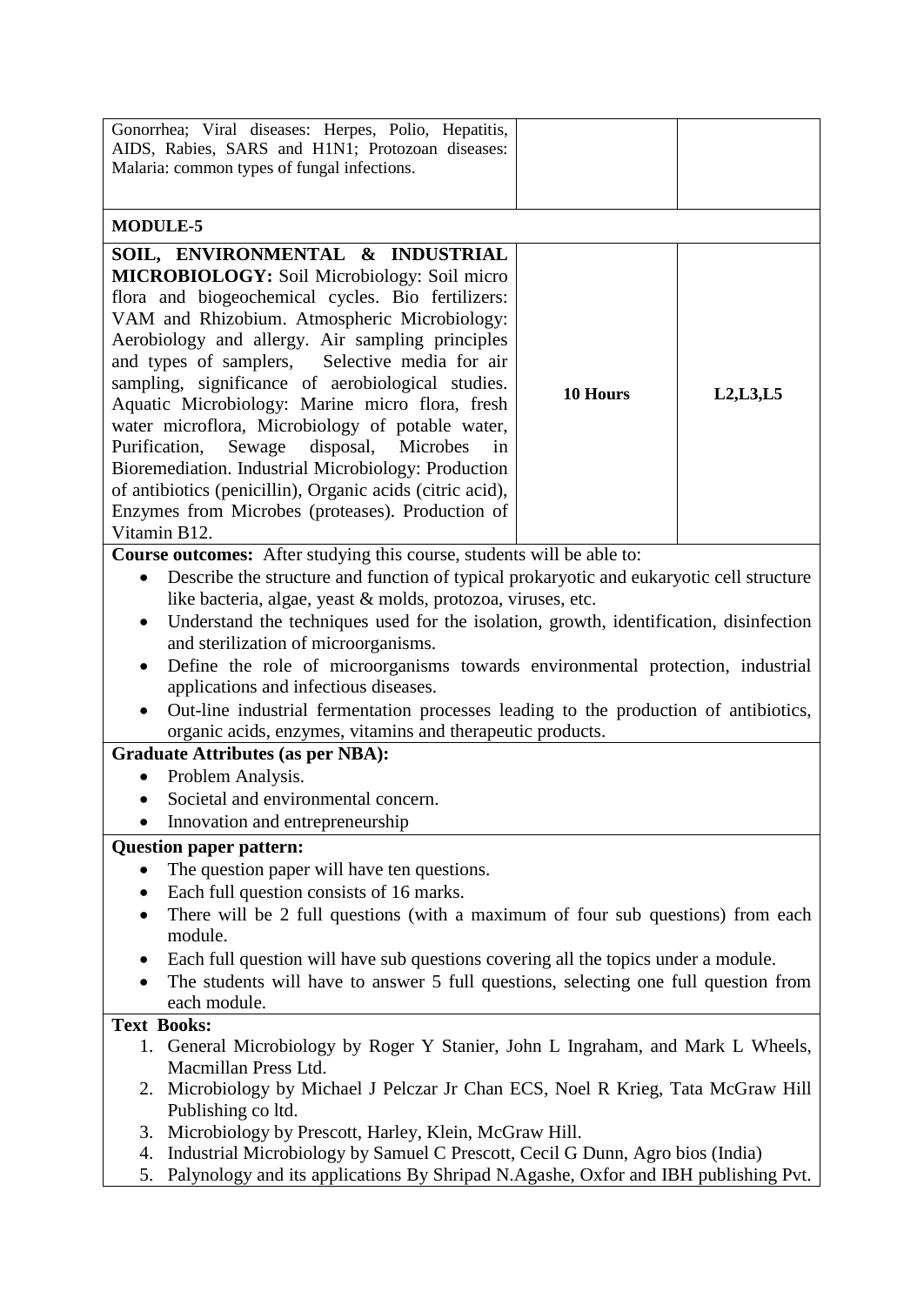Ltd.

- 6. Biotechnological Applications of Microbes by Edite-Ajit Verma, IK Intl. Pub House.
- 7. Alcamos Fundamentals of Microbiology by Jeffery C Pommerville, Jones and Bartlett Publishers.
- 8. Microbiology, an Introduction, Gerard J. Tortora, Berdell R. Funke, Christine L. Case, 2012. Pearson
- 9. Principles of Microbiology: Ronald M Atlas, 1995.McGraw-Hill Inc., US (addition)
- 10. Microbiology: Principles and Explorations, Jacquelyn G. Black, 8thEdition, John Wiley & Sons,2012.
- 11. Roger Y Stanier, John L Ingraham, and Mark L Wheelis- General Microbiology, 5th EditionMacmillan Press Ltd.
- 12. Jacquelyn G. Black Microbiology: Principles and Explorations, 8th Edition, John Wiley & Sons. Samuel C Prescott, Cecil G Dunn- Industrial Microbiology, 1st Edition- Agro bios (India

- 1. The Air Spora: A manual for catching and identifying airborne biological particles. Maureen E. Lacey and Jonathan S. West. Springer.
- 2. Soil Microbiology by NS Subba Rao, Oxford and IBH.
- 3. Palynology and its applications By Shripad N.Agashe, Oxfor and IBH publishing Pvt. Ltd.
- 4. Text Book of Microbiology by Anantahnarayan and Jayaram Panicker, Universities Press.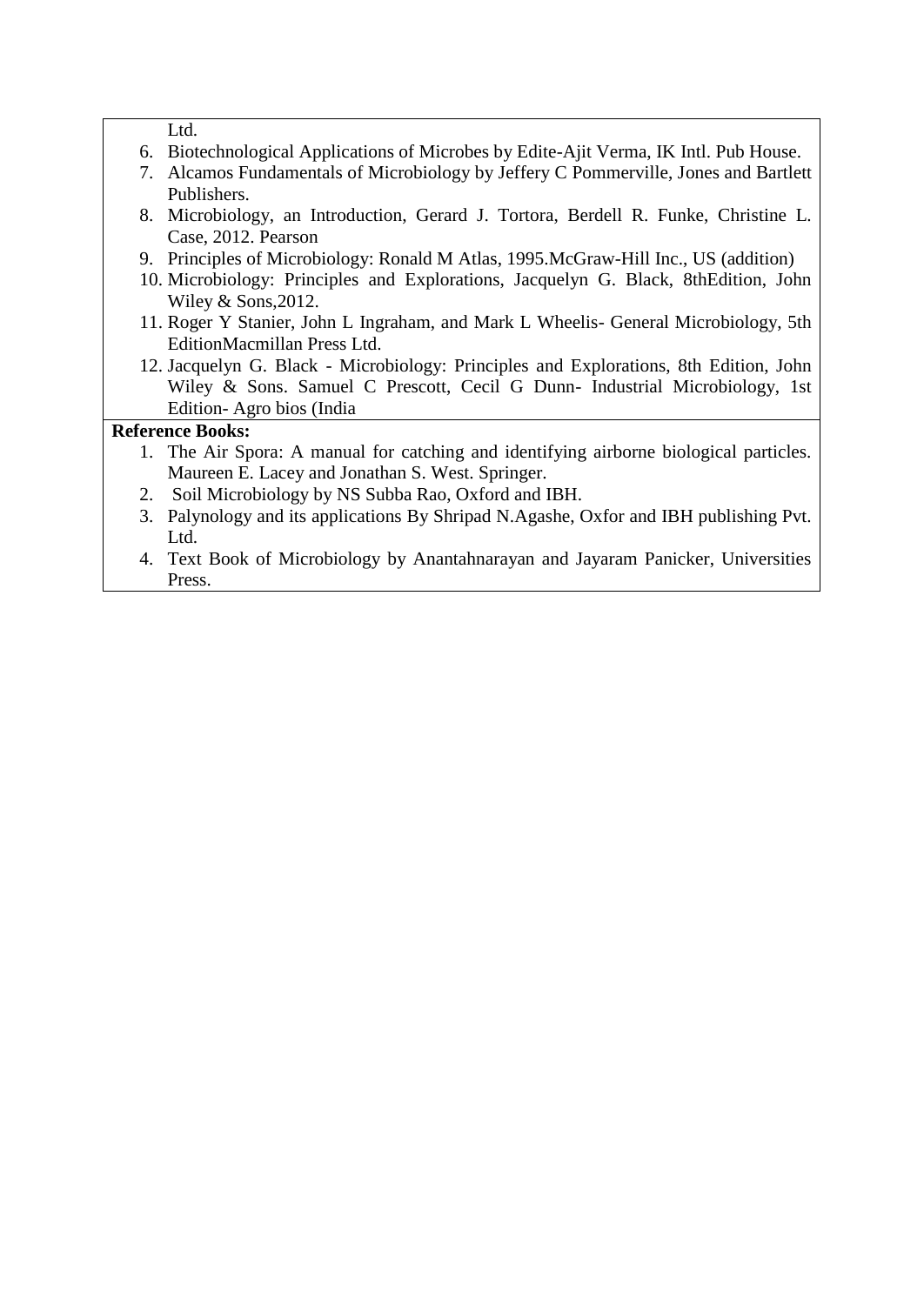| <b>CELL BIOLOGY AND GENETICS</b><br>[As per Choice Based Credit System (CBCS) scheme]                                                                                                                                                                                                                                                                                                                                                                                                                                                                                                                      |                                                                                  |                   |                       |        |                                 |
|------------------------------------------------------------------------------------------------------------------------------------------------------------------------------------------------------------------------------------------------------------------------------------------------------------------------------------------------------------------------------------------------------------------------------------------------------------------------------------------------------------------------------------------------------------------------------------------------------------|----------------------------------------------------------------------------------|-------------------|-----------------------|--------|---------------------------------|
|                                                                                                                                                                                                                                                                                                                                                                                                                                                                                                                                                                                                            | <b>SEMESTER - III</b>                                                            |                   |                       |        |                                 |
| Subject Code                                                                                                                                                                                                                                                                                                                                                                                                                                                                                                                                                                                               | 15BT35                                                                           | <b>IA Marks</b>   |                       | 20     |                                 |
| Number of Lecture<br>Hours/Week                                                                                                                                                                                                                                                                                                                                                                                                                                                                                                                                                                            | 04                                                                               | <b>Exam Marks</b> |                       | 80     |                                 |
| <b>Total Number of</b><br><b>Lecture Hours</b>                                                                                                                                                                                                                                                                                                                                                                                                                                                                                                                                                             | 50                                                                               | <b>Exam Hours</b> |                       | 03     |                                 |
|                                                                                                                                                                                                                                                                                                                                                                                                                                                                                                                                                                                                            | <b>CREDITS-04</b>                                                                |                   |                       |        |                                 |
|                                                                                                                                                                                                                                                                                                                                                                                                                                                                                                                                                                                                            | Course objectives: This course will enable students:                             |                   |                       |        |                                 |
|                                                                                                                                                                                                                                                                                                                                                                                                                                                                                                                                                                                                            | To gain basic concepts of cell biology and genetics.                             |                   |                       |        |                                 |
|                                                                                                                                                                                                                                                                                                                                                                                                                                                                                                                                                                                                            | To understand cellular processes, pathways occurring at cellular level in living |                   |                       |        |                                 |
| organisms.                                                                                                                                                                                                                                                                                                                                                                                                                                                                                                                                                                                                 |                                                                                  |                   |                       |        |                                 |
|                                                                                                                                                                                                                                                                                                                                                                                                                                                                                                                                                                                                            | To learn and apply the Fundamental aspects of genetics in biotechnology.         |                   |                       |        | <b>Revised Bloom's</b>          |
|                                                                                                                                                                                                                                                                                                                                                                                                                                                                                                                                                                                                            | <b>Modules</b>                                                                   |                   | <b>Teaching Hours</b> |        | <b>Taxonomy</b><br>(RBT) Levels |
| <b>MODULE-1</b>                                                                                                                                                                                                                                                                                                                                                                                                                                                                                                                                                                                            |                                                                                  |                   |                       |        |                                 |
| <b>CYTOSKELETON:</b> Eukaryotic and prokaryotic<br>cells, Plant and animal cells, brief mention of<br>organization.<br>Cytosketal<br>membrane<br>elements,<br>Microtubules: structure & functions, shaping of the<br>mechanical support. Microfilaments:<br>and<br>cells<br>structure & functions. Structure of intermediate<br>filaments. Cytoplasmic micro trabecular system<br>(lattice). Covalent modifications of cytosketal<br>proteins. Cytoskeletal architecture.<br><b>MODULE-2</b><br><b>CELL STRUCTURE AND FUNCTION: Mitosis and</b><br>Meiosis. Structure of cytoplasm, Nucleus, Mitochondria, |                                                                                  | 10 Hours          |                       | L1, L2 |                                 |
| Ribosome, Golgi bodies, Lysosomes. Endoplasmic<br>Reticulum, Peroxisomes, Chloroplast and Vacuoles. Cell<br>to cell integration, Cell locomotion (Amoeboid, Flagella,<br>Cillar). Types of cell functions, cell division. Apoptosis<br>and Ageing.                                                                                                                                                                                                                                                                                                                                                         |                                                                                  |                   | 10 Hours              |        | L1, L2                          |
| <b>MODULE-3</b>                                                                                                                                                                                                                                                                                                                                                                                                                                                                                                                                                                                            |                                                                                  |                   |                       |        |                                 |
| <b>GENETICS:</b> Nature of genetic material,<br>Mendelian<br>inheritance, monohybrid and<br>of<br>dihybrid<br>Laws<br>law<br>segregation $\&$<br>inheritance,<br>of<br>independent<br>assortment, Gene interactions, supplementary genes -<br>Comb patterns in fowls, Complementary genes - Flower<br>10 Hours<br>color in sweet peas, Epistasis- Inhibitory and colored<br>genes in fowls, simple problems. Identification of genetic<br>material, classical experiments- Hershey & Chase, Avery,<br>McLeod etc., Multiple alleles and groups antigens.<br>Numericals based on concepts.                  |                                                                                  |                   |                       |        | L1, L2                          |
| <b>MODULE-4</b>                                                                                                                                                                                                                                                                                                                                                                                                                                                                                                                                                                                            |                                                                                  |                   |                       |        |                                 |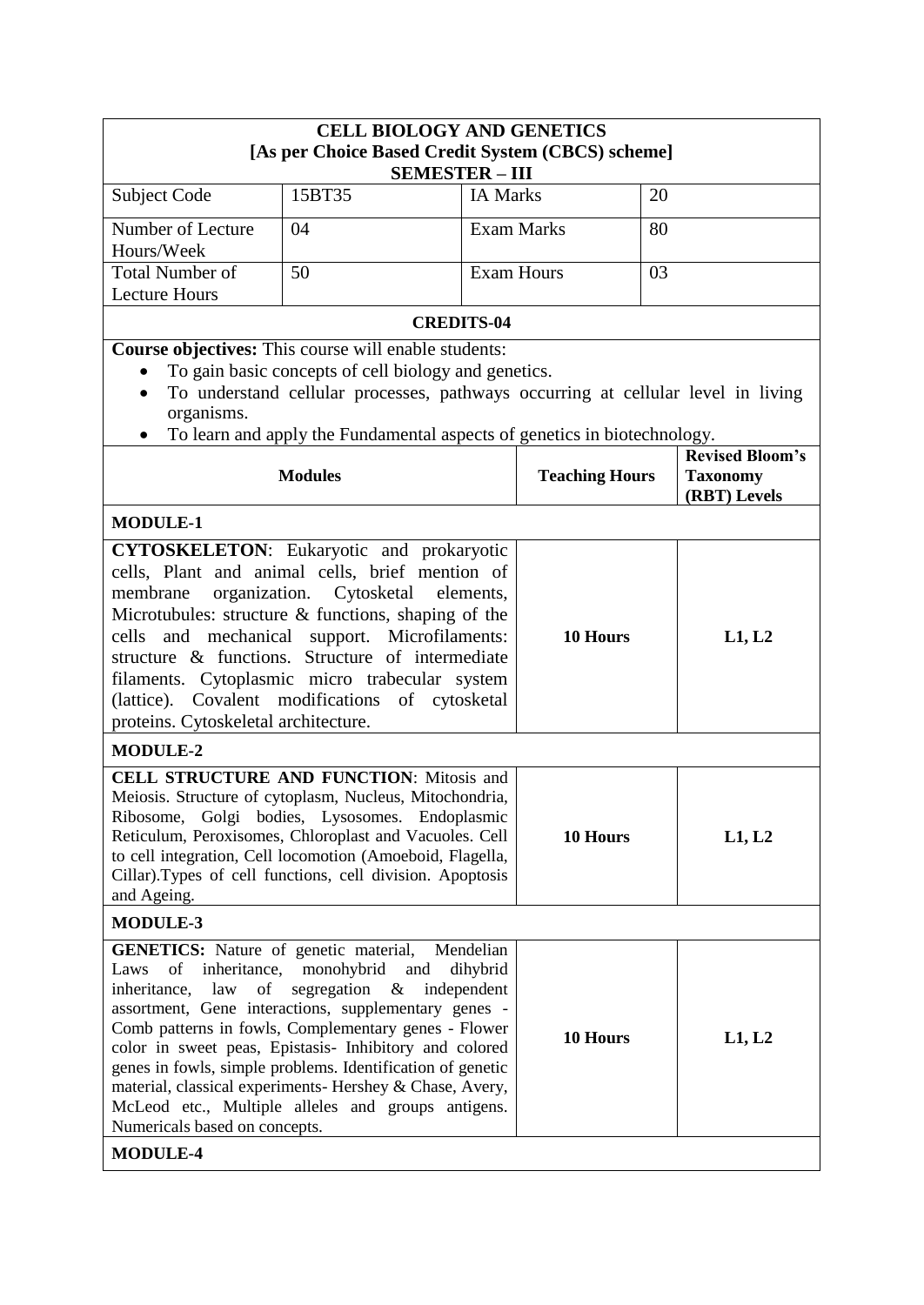| <b>CHROMOSOMES</b><br><b>STRUCTURE</b><br><b>AND</b><br>ORGANIZATION & POPULATION GENETICS:<br>Centrosome,<br>telomere,<br>Chemical<br>Chromosome,<br>composition of chromatin, structural organization of<br>nucleosomes, heterochromatin. Polytene and lamp-brush<br>chromosomes, human chromosomes.<br>Introduction,<br>Gene frequency, and equilibrium estimation, changes in<br>gene frequency, inbreeding and heterosis, genetic<br>structure of population, speciation and evolution,<br>prospects for the control of human<br>evolution.<br>Spontaneous and induced mutations, Eugenics. Pedigree<br>analysis. | 10 Hours                            | L1, L2, L3, L4 |  |  |  |
|------------------------------------------------------------------------------------------------------------------------------------------------------------------------------------------------------------------------------------------------------------------------------------------------------------------------------------------------------------------------------------------------------------------------------------------------------------------------------------------------------------------------------------------------------------------------------------------------------------------------|-------------------------------------|----------------|--|--|--|
| <b>MODULE-5</b>                                                                                                                                                                                                                                                                                                                                                                                                                                                                                                                                                                                                        |                                     |                |  |  |  |
| SEX CHROMOSOMES AND INHERITED<br><b>DISEASES:</b> The organ of heredity, chromosomes,<br>morphology, classification. Sex determination in<br>plants, animals XX-XY, XX-XO, ZW-ZZ, ZO-ZZ<br>types in animals. Chromosomal disorders.<br><b>Sex</b><br>linked<br>inheritance<br>molecular<br>diseases,<br>hemoglobinpathies. Disorders of coagulation, Color<br>blindness, hemophilia, Non-disjunction as a proof of<br>chromosomal theory of inheritance, Linkage maps,<br>crossing over. Chromosomal maps, interference<br>coincidence.                                                                                | 10 Hours                            | L1, L2, L3, L4 |  |  |  |
| Course outcomes: After studying this course, students will be able:                                                                                                                                                                                                                                                                                                                                                                                                                                                                                                                                                    |                                     |                |  |  |  |
| To gather contemporary knowledge of cell biology $\&$ genetics<br>To be able to understand the basis of inherited disorders.                                                                                                                                                                                                                                                                                                                                                                                                                                                                                           |                                     |                |  |  |  |
| <b>Graduate Attributes (as per NBA):</b>                                                                                                                                                                                                                                                                                                                                                                                                                                                                                                                                                                               |                                     |                |  |  |  |
| Problem Analysis.                                                                                                                                                                                                                                                                                                                                                                                                                                                                                                                                                                                                      |                                     |                |  |  |  |
|                                                                                                                                                                                                                                                                                                                                                                                                                                                                                                                                                                                                                        | Societal and environmental concern. |                |  |  |  |
| Life-long learning.                                                                                                                                                                                                                                                                                                                                                                                                                                                                                                                                                                                                    |                                     |                |  |  |  |
| <b>Question paper pattern:</b><br>The question paper will have ten questions.<br>Each full question consists of 16 marks.<br>There will be 2 full questions (with a maximum of four sub questions) from each<br>module.<br>Each full question will have sub questions covering all the topics under a module.<br>The students will have to answer 5 full questions, selecting one full question from<br>each module.                                                                                                                                                                                                   |                                     |                |  |  |  |
| <b>Text Books:</b>                                                                                                                                                                                                                                                                                                                                                                                                                                                                                                                                                                                                     |                                     |                |  |  |  |
| Cell Biology by Kimbal, Willey Pub.<br>1.<br>Cell Biology by S C Rastogi, New Age International Pub.<br>2.<br>Genetics by Monroe W Strickberger, Macmillan Pub. Newyork.<br>3.<br>Principles of Genetics by Gardener, Simmons and Slustad. Wiley Pub.<br>4.<br>Principles of Gene manipulation and Genomics by Primrose, Oxford University Press.<br>5.<br>Genetics W Strick by Monroe, Macmillan Publication<br>6.<br>Cell Biology by T.Devasana, Oxford Press publishers.<br>7.                                                                                                                                      |                                     |                |  |  |  |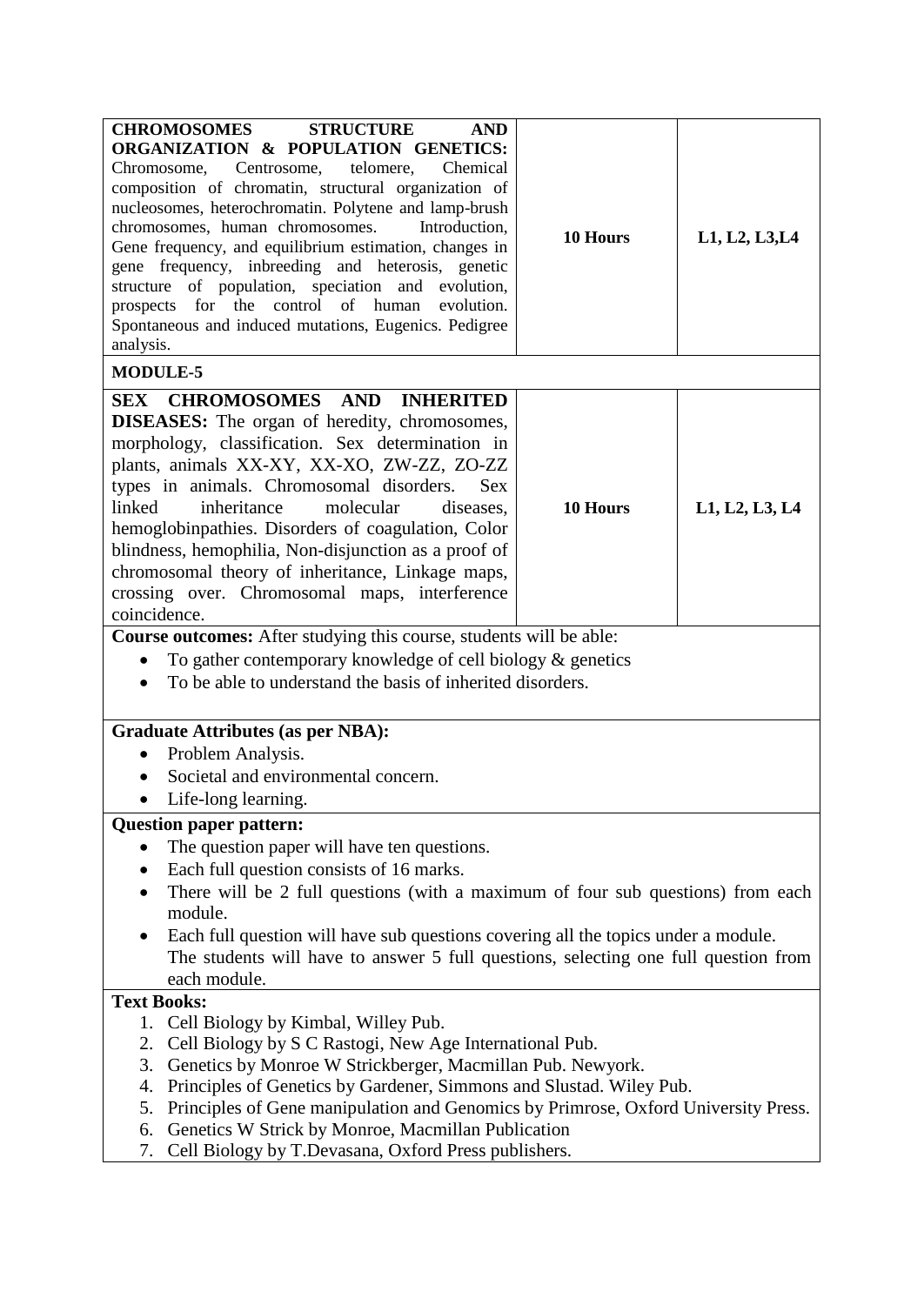- 1. Molecular Cell Biology by Darnell, and Baltimore, Freeman Pub.
- 2. Molecular Aspects of Cell Biology by Garret and Grisham. Cengage Learning.
- 3. Cellular & Biochemical Science by G. Tripathi, I K Intl.
- 4. Genes and Genomes by M Singer, and P Berg, Blackwell Scientific Pub.
- 5. Developmental Genetics by Gurbachan s & Miglani, I K Intl. Pub.
- 6. Problems on Genetics, Molecular Genetics and Evolutionary Genetics by Pranab Kr. Banerjee, New Central Book Agency.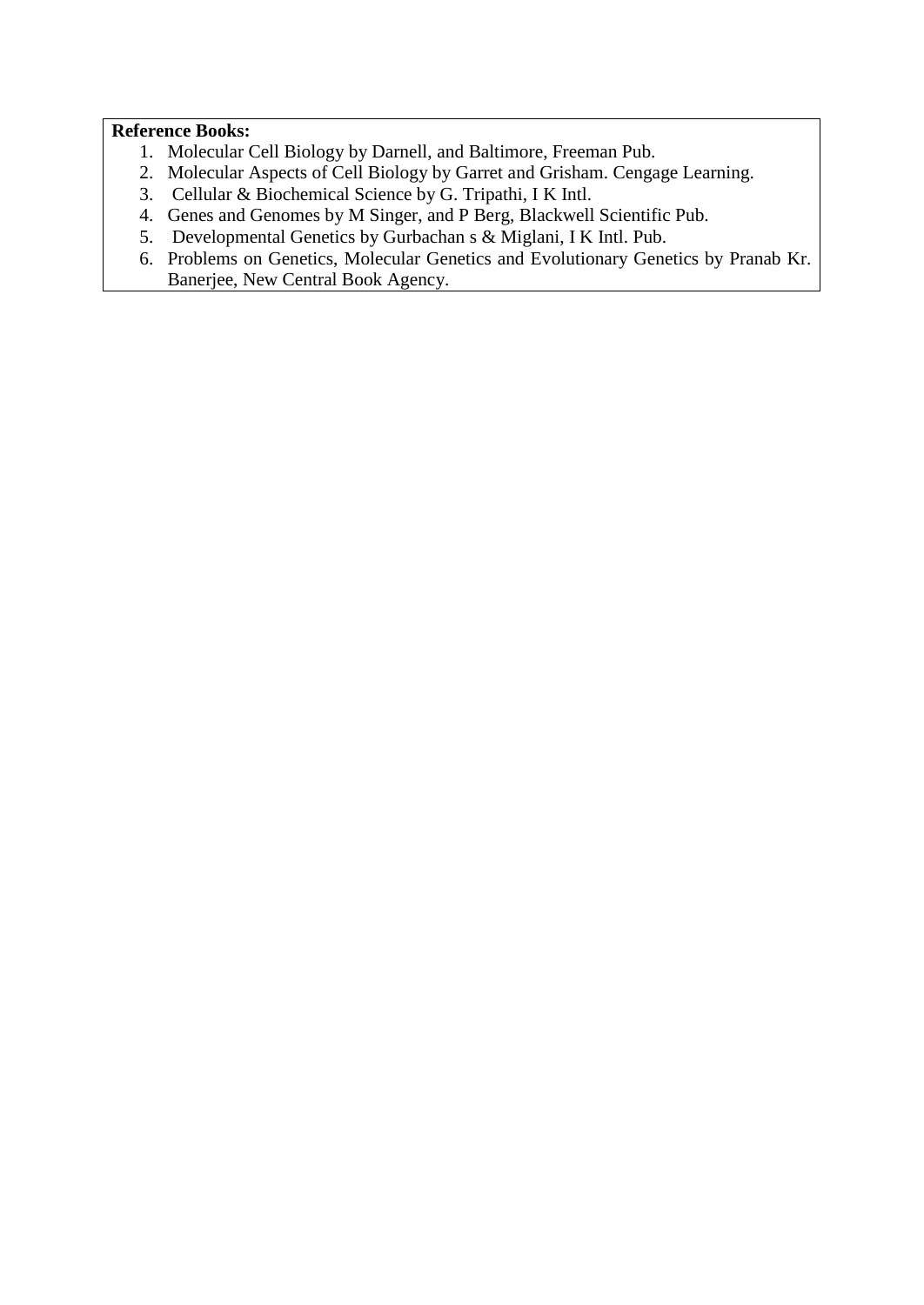| <b>BASICS OF COMPUTER APPLICATIONS</b> |                                                                                           |                       |                       |    |                                 |
|----------------------------------------|-------------------------------------------------------------------------------------------|-----------------------|-----------------------|----|---------------------------------|
|                                        | [As per Choice Based Credit System (CBCS) scheme]                                         |                       |                       |    |                                 |
|                                        | <b>SEMESTER - III</b>                                                                     |                       |                       |    |                                 |
| <b>Subject Code</b>                    | 15BT36                                                                                    | <b>IA Marks</b><br>20 |                       |    |                                 |
| Number of Lecture<br>Hours/Week        | 04                                                                                        |                       | <b>Exam Marks</b>     | 80 |                                 |
| <b>Total Number of</b>                 | 50                                                                                        | <b>Exam Hours</b>     |                       | 03 |                                 |
| <b>Lecture Hours</b>                   |                                                                                           |                       |                       |    |                                 |
|                                        | <b>CREDITS-04</b>                                                                         |                       |                       |    |                                 |
|                                        | Course objectives: This course will enable students                                       |                       |                       |    |                                 |
|                                        | To gain knowledge about the different languages                                           |                       |                       |    |                                 |
| designing                              | To gain the functioning and understanding the usage of internet, use of HTML in web-based |                       |                       |    |                                 |
|                                        | To learn and implement different languages in biological applications                     |                       |                       |    |                                 |
|                                        | To use of ontology for effective representation of data                                   |                       |                       |    | <b>Revised Bloom's</b>          |
|                                        | <b>Modules</b>                                                                            |                       | <b>Teaching Hours</b> |    | <b>Taxonomy</b><br>(RBT) Levels |
| <b>MODULE-1</b>                        |                                                                                           |                       |                       |    |                                 |
|                                        | LINUX & XML : Introduction to Linux, basic                                                |                       |                       |    |                                 |
|                                        | commands, working with files, file attributes, installing                                 |                       |                       |    |                                 |
|                                        | programs using rpm, working with basic editors sed, awk                                   |                       |                       |    |                                 |
|                                        | and vi, using the shell, pipes, wildcards, checking                                       |                       |                       |    |                                 |
|                                        | processes, killing processes, basic decision making                                       |                       |                       |    |                                 |
|                                        | statements: ifthen elseif - test - whiledodone -                                          |                       |                       |    |                                 |
|                                        | untildodone - forinDodone - caseinesac -                                                  |                       |                       |    |                                 |
|                                        | selectindo., basic regular expressions, using grep                                        |                       |                       |    |                                 |
|                                        | command, string search applications using regular                                         |                       | 10 Hours              |    | L1, L2                          |
| expressions.                           | Structured and unstructured data, XML                                                     |                       |                       |    |                                 |
|                                        | fundamentals, XML documents and XML files, elements                                       |                       |                       |    |                                 |
|                                        | and character tags, attributes, XML names, CDATA                                          |                       |                       |    |                                 |
|                                        | sections, XML declarations, DTD, element declarations,                                    |                       |                       |    |                                 |
| attribute<br>declarations,             | namespaces,<br>programming<br>applications of XML; General features of NCBI's             |                       |                       |    |                                 |
|                                        | Molecular biology data model, BioXML, NeuroML,                                            |                       |                       |    |                                 |
| Chemical                               | Markup Languages (CML),                                                                   | Microarray            |                       |    |                                 |
| ML(MAML), RiboML and SBML.             |                                                                                           |                       |                       |    |                                 |
| <b>MODULE-2</b>                        |                                                                                           |                       |                       |    |                                 |
| <b>INTERNET</b><br>and                 | <b>DATABASE</b><br><b>MANAGEMENT</b>                                                      |                       |                       |    |                                 |
|                                        | Internet Addresses, Internet Protocol, Transport layer,                                   |                       |                       |    |                                 |
|                                        | Upper layer protocols, Internet access and applications.                                  |                       |                       |    |                                 |
|                                        | Overview of HTML and HTTP; Web servers, Web                                               |                       | 10Hours               |    | L1, L2, L3                      |
|                                        | access, Security, WWW (World Wide Web) proxies,                                           |                       |                       |    |                                 |
|                                        | HTML applications related to biotechnology. Novell's                                      |                       |                       |    |                                 |
|                                        | WWW service, Web based applications, Biology search                                       |                       |                       |    |                                 |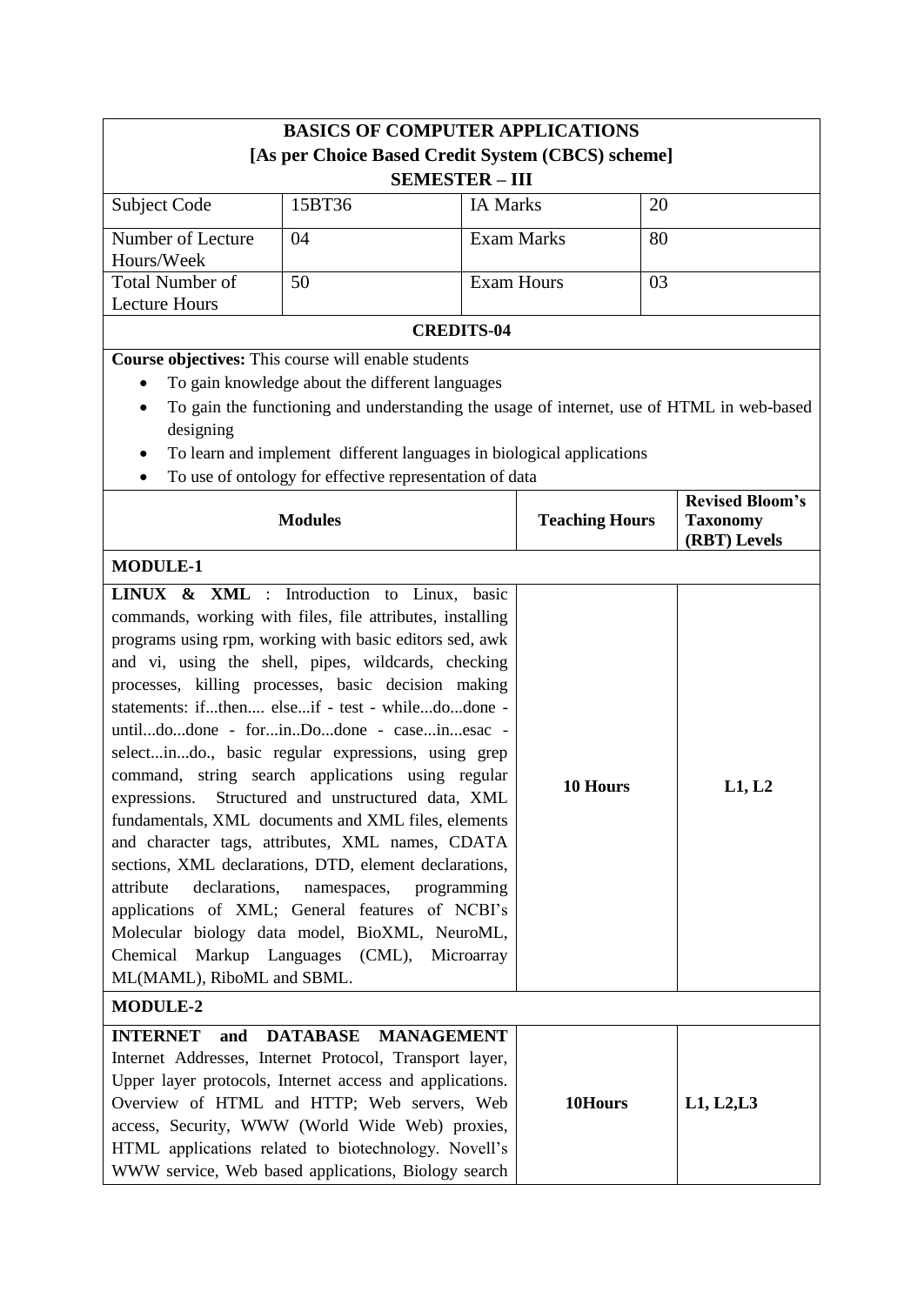| engines, legal and ethical issues.<br>Introduction to flat                        |         |                |
|-----------------------------------------------------------------------------------|---------|----------------|
| files, DBMS and RDBMS, E-R relationship, Introduction                             |         |                |
| to SQL, basic commands, using SQL in MS Access,                                   |         |                |
| creating and modifying tables, joining tables, simple                             |         |                |
| queries using SQL, inner join, outer joins.                                       |         |                |
| <b>MODULE-3</b>                                                                   |         |                |
| <b>ONTOLOGIES and MATLAB</b>                                                      |         |                |
| Overview of ontologies, gene ontologies, Open biological                          |         |                |
| ontologies (OBO) and its applications, TAMBIS                                     |         |                |
| ontology, cell cycle ontology, GeneX ontology. Building                           |         |                |
| ontology, ontology development tools (protégé 2000,                               |         |                |
| Ontology<br>editor,<br>OilEd),<br>integration<br><b>GKB</b>                       |         |                |
| of                                                                                |         | L1, L2, L3     |
| bioontologies. Different types of data formats (CSV and                           | 10Hours |                |
| tabbed formats for general file representation, data                              |         |                |
| cleaning, flat file) Introduction to MATLAB, features of                          |         |                |
| MATLAB toolbox, Usage of MATLAB towards bio                                       |         |                |
| statistical and biochemical applications. Modeling of                             |         |                |
| biotechnological<br>biochemical<br>and<br>systems<br>using                        |         |                |
| MATLAB scientific computing environment.                                          |         |                |
| <b>MODULE -4</b>                                                                  |         |                |
| <b>C++ CONCEPTS AND BIOPERL</b>                                                   |         |                |
| Overview of C programming concepts, Variables,                                    |         |                |
| Functions<br>Statements,<br>and<br>Pointers.<br>Operators,                        |         |                |
| Introduction to Classes, Objects, C++ string classes,                             | 10Hours | L1, L2, L3, L4 |
| Introduction to OOPs concepts with respect to C++                                 |         |                |
| (Encapsulation, polymorphism, Inheritance, Abstraction,                           |         |                |
| Dynamic binding), data types, Arrays. Introduction to                             |         |                |
| basic concepts of Bioperl.                                                        |         |                |
| <b>MODULE-5</b>                                                                   |         |                |
| <b>APPLICATIONS</b><br>OF<br>$\mathbf C$<br><b>AND</b><br>$C++$<br>$\mathbf{I}$ N |         |                |
| <b>BIOTECHNOLOGY</b>                                                              |         |                |
| Writing a C program using numerical analysis technique                            |         |                |
| solving<br>the<br>differential<br>towards<br>equations<br>to                      |         |                |
| biotechnology (such as finding the thermal death kinetics                         |         |                |
| of microorganisms, holding time for sterilization,                                |         |                |
| estimating the length of the lag phase, calculation of                            |         |                |
| specific growth rate, doubling time, and substrate-to-cell                        | 10Hours | $L1-L6$        |
| yield coefficient, etc.). Write a $C_{++}$ Program to find the                    |         |                |
| optimum pH and temperature for maximum enzyme                                     |         |                |
| activity, to derive the column height needed to achieve                           |         |                |
| the specified degree of conversion in a fluidized-bed                             |         |                |
| biofilm reactor, to find the optimal dilution rate for                            |         |                |
| maximum cell productivity, etc. Usage of NCBI's C++                               |         |                |
| tool kit to demonstrate certain features of sequence                              |         |                |
|                                                                                   |         |                |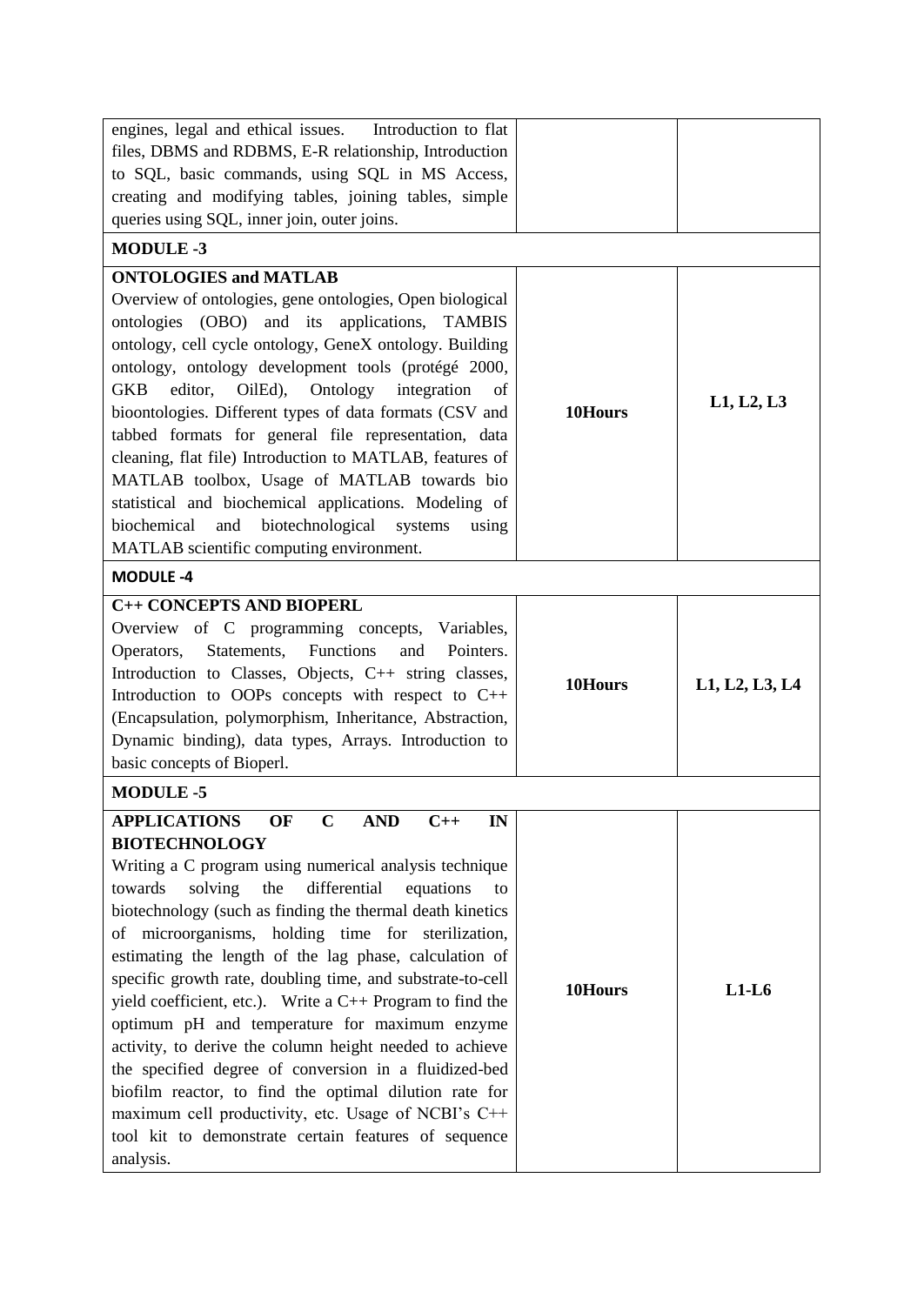**Course outcomes:** After studying this course, students will be able to:

- Understand C- language with updated tool usage.
- Apply the basic concepts of MATLAB, Internet.
- Use the software with special reference to biotechnological applications.

### **Graduate Attributes (as per NBA):**

- Computational Knowledge.
- Problem Analysis.
- Conduct investigations of complex computing problems
- Design / development of solutions.

## **Question paper pattern:**

- The question paper will have ten questions.
- Each full question consists of 16 marks.
- There will be 2 full questions (with a maximum of four sub questions) from each module.
- Each full question will have sub questions covering all the topics under a module.
- The students will have to answer 5 full questions, selecting one full question from each module.

# **Text Books:**

- 1. Linux: the complete reference by Richard Peterson, McGraw Hill.
- 2. Internet: The complete reference by Margaret Levine Young, Tata McGraw Hill.
- 3. C Programming by E Balaguruswamy, Tata McGraw Hill.
- 4. HTML and XML for beginners by Michael Morrison, Microsoft Press.
- 5. A study in Ontology by Peter Simons, Oxford Press.
- 6. Essential MATLAB for Scientists and Engineers by Arnold, Wiley, NY.
- 7. Beginning Perl for Bioinformatics by James Tisdall "O'Reilly Media, Inc".

- 1. SAMS teach SQL in 10mins by Ben Forta, Williams Publishing.
- 2. Beginning XML by David Hunter, Wrox Press.
- 3. Introducing UNIX and LINUX by Mike Joy, Palgrave Macmillan.
- 4. SQL Simplified: Learn to read and write SQL by Cecelia. L. Allison, Jones and Bartlett.
- 5. SQL queries for mere mortals: A hands-on guide to data manipulation in SQL by Michael J. Hernandez and John. L. Viescas, Addison Wesley.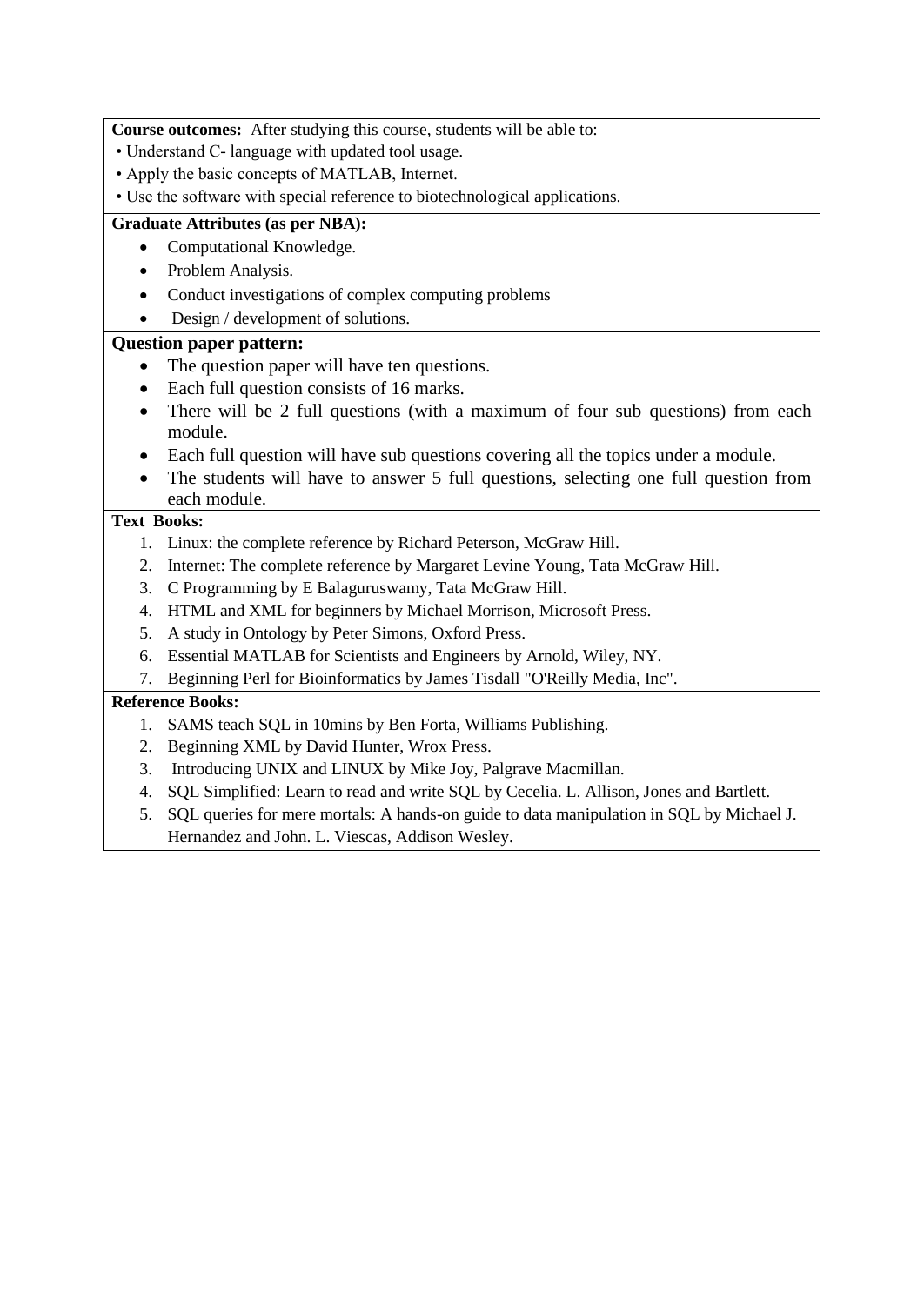| UNIT OPERATION LABORATORY                                  |                                                                                                  |                   |    |                                                  |  |  |  |
|------------------------------------------------------------|--------------------------------------------------------------------------------------------------|-------------------|----|--------------------------------------------------|--|--|--|
|                                                            | [As per Choice Based Credit System (CBCS) scheme]<br>SEMESTER-III                                |                   |    |                                                  |  |  |  |
| <b>Laboratory Code</b>                                     | 15BTL37                                                                                          | <b>IA Marks</b>   | 20 |                                                  |  |  |  |
| Number of Lecture                                          | 01Hr Tutorial                                                                                    | <b>Exam Marks</b> | 80 |                                                  |  |  |  |
| Hours/Week                                                 | (Instructions)<br>$+$<br>02 Hours Laboratory                                                     |                   |    |                                                  |  |  |  |
|                                                            |                                                                                                  | <b>Exam Hours</b> | 03 |                                                  |  |  |  |
|                                                            |                                                                                                  | <b>CREDITS-02</b> |    |                                                  |  |  |  |
|                                                            | <b>Course objectives:</b> This laboratory course enables students to get practical experience in |                   |    |                                                  |  |  |  |
|                                                            | 1. Basic unit processes in industrial set up pertaining to fluid mechanics, mechanical           |                   |    |                                                  |  |  |  |
| operations.                                                | 2. Trouble shooting of problems related to fluid mechanics & Mechanical operations.              |                   |    |                                                  |  |  |  |
| <b>Laboratory Experiments:</b>                             |                                                                                                  |                   |    | <b>Revised</b>                                   |  |  |  |
|                                                            | A) Experiments based on principles of Fluid Mechanics & Mechanical                               |                   |    | <b>Bloom's</b><br><b>Taxonomy</b>                |  |  |  |
| <b>Operations</b>                                          |                                                                                                  |                   |    | (RBT) Level                                      |  |  |  |
|                                                            |                                                                                                  |                   |    |                                                  |  |  |  |
| 1. Friction losses in circular pipes                       |                                                                                                  |                   |    | L4, L5                                           |  |  |  |
| Flow measurements using Venturi /Orifice/ Rotameter.<br>2. | L2, L3, L4                                                                                       |                   |    |                                                  |  |  |  |
| 3.<br>Centrifugal /Reciprocating pumps                     |                                                                                                  |                   |    | L2, L3, L4                                       |  |  |  |
| Packed bed flow<br>4.                                      |                                                                                                  |                   |    | L5, L6                                           |  |  |  |
| Batch sedimentation.<br>5.                                 |                                                                                                  |                   |    | L5, L6                                           |  |  |  |
| <b>Ball Mill</b><br>6.                                     |                                                                                                  |                   |    | L2, L3, L4                                       |  |  |  |
| Cyclone separator<br>7.                                    |                                                                                                  |                   |    | L5, L6                                           |  |  |  |
| 8. Leaf / Pressure filter                                  |                                                                                                  |                   |    | L <sub>2</sub> , L <sub>3</sub> , L <sub>4</sub> |  |  |  |
| 9. Screen analysis/effectiveness.                          |                                                                                                  |                   |    | L2, L3, L4                                       |  |  |  |
| Operations.                                                | B) Experiments based on principles of Heat and Mass Transfer                                     |                   |    |                                                  |  |  |  |
| 1.                                                         | Natural convection in bare and finned tubes.                                                     |                   |    | L2, L3, L4                                       |  |  |  |
| Heat transfer in packed bed.<br>2.                         |                                                                                                  |                   |    | L5, L6                                           |  |  |  |
| Heat transfer through DPHE<br>3.                           |                                                                                                  |                   |    | L5, L6                                           |  |  |  |
| 4.                                                         | Critical thickness of insulation.                                                                |                   |    | L5, L6                                           |  |  |  |
| 5.                                                         | Diffusion of organic solvent in air.                                                             |                   |    | L <sub>2</sub> , L <sub>3</sub> , L <sub>4</sub> |  |  |  |
| Simple Distillation.<br>6.                                 |                                                                                                  |                   |    | L2, L3, L4                                       |  |  |  |
| 7. Steam Distillation.                                     |                                                                                                  |                   |    | L <sub>2</sub> , L <sub>3</sub> , L <sub>4</sub> |  |  |  |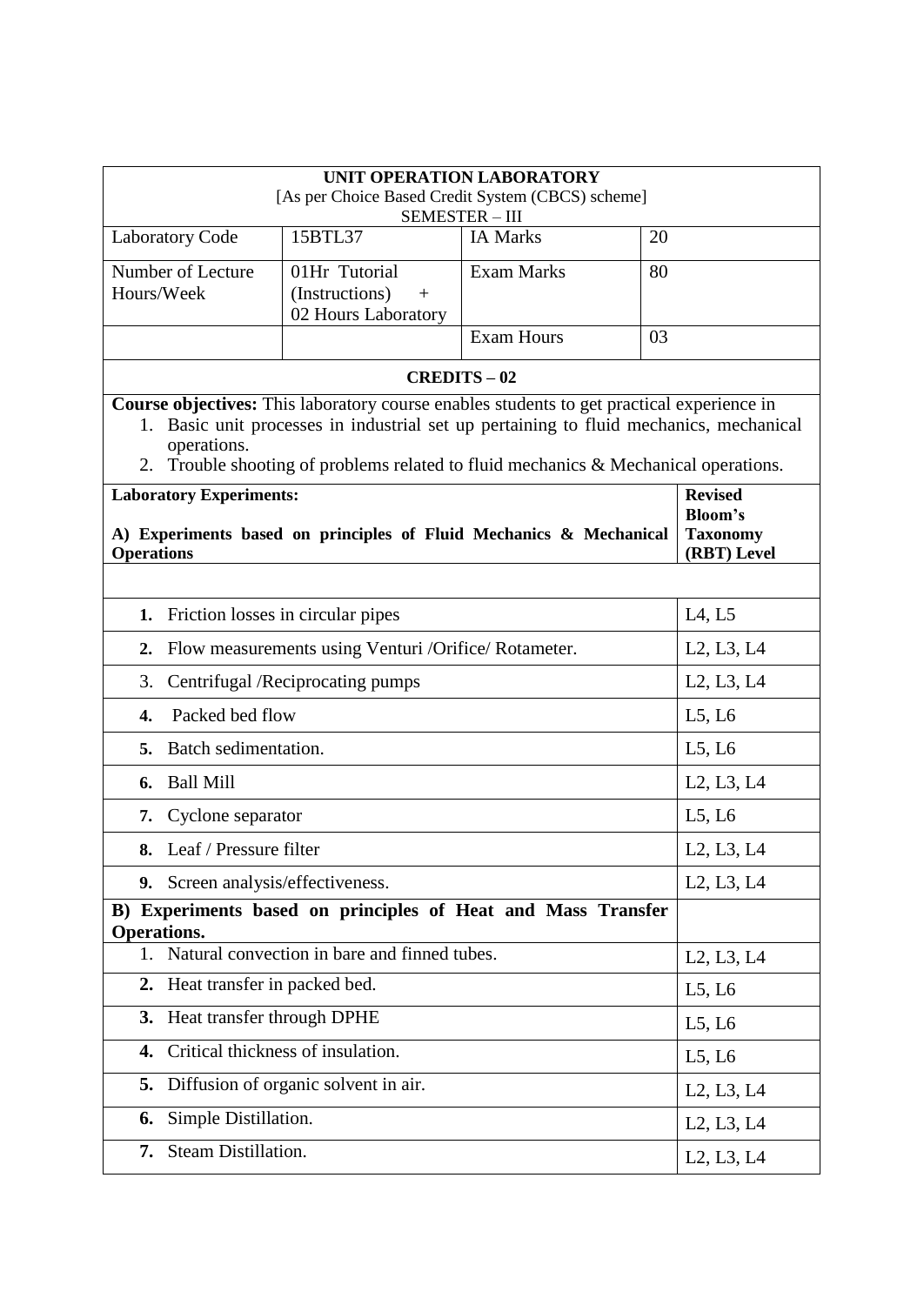|                                                                                             | 8. Single Stage Extraction.                                                            | L <sub>2</sub> , L <sub>3</sub> , L <sub>4</sub> |  |  |
|---------------------------------------------------------------------------------------------|----------------------------------------------------------------------------------------|--------------------------------------------------|--|--|
|                                                                                             | 9. Drying-Tray dryer.                                                                  | L2, L3, L4                                       |  |  |
| Note: Minimum 12 experiments are to be conducted choosing at least 6 from sections A and B. |                                                                                        |                                                  |  |  |
| Course outcomes: On the completion of this laboratory course, the students will be able to: |                                                                                        |                                                  |  |  |
|                                                                                             | 1. Should be able to record observations systematically and arrive at required results |                                                  |  |  |
|                                                                                             | based on experiments conducted.                                                        |                                                  |  |  |
| 2.                                                                                          | Study and design different flow measuring instruments.                                 |                                                  |  |  |
| 3.                                                                                          | Understand and Estimate the shape and size of irregular particles                      |                                                  |  |  |
| <b>Graduate Attributes (as per NBA)</b>                                                     |                                                                                        |                                                  |  |  |
|                                                                                             | Engineering Knowledge.                                                                 |                                                  |  |  |
|                                                                                             | Problem Analysis.                                                                      |                                                  |  |  |
|                                                                                             | Design/Development of solutions                                                        |                                                  |  |  |
| <b>Conduct of Practical Examination:</b>                                                    |                                                                                        |                                                  |  |  |
|                                                                                             | 1. All laboratory experiments are to be included for practical examination.            |                                                  |  |  |
| 2.                                                                                          | Students are allowed to pick one experiment from the lot.                              |                                                  |  |  |
| 3.                                                                                          | Strictly follow the instructions as printed on the cover page of answer script for     |                                                  |  |  |
|                                                                                             | breakup of marks.                                                                      |                                                  |  |  |
|                                                                                             | 4. Change of experiment is allowed only once and 15% Marks allotted to the procedure   |                                                  |  |  |
|                                                                                             | part to be made zero.                                                                  |                                                  |  |  |
| <b>Reference Book:</b>                                                                      |                                                                                        |                                                  |  |  |
|                                                                                             | 1. Principles of Unit Operations by Alan S Foust, L.A. Wenzel, C.W. Clump, L. Maus,    |                                                  |  |  |
|                                                                                             | and L.B.                                                                               |                                                  |  |  |
|                                                                                             | 2. Anderson, John Wiley & Sons.                                                        |                                                  |  |  |
| 3.                                                                                          | Chemical Engineering by Coulson and Richardson. Vols I & II. Elsevier Science.         |                                                  |  |  |
| 4.                                                                                          | Chemical Engineers Hand Book by Perry, McGraw Hill Publications.                       |                                                  |  |  |
| 5.                                                                                          | Process Heat Transfer by Kern, McGraw Hill.                                            |                                                  |  |  |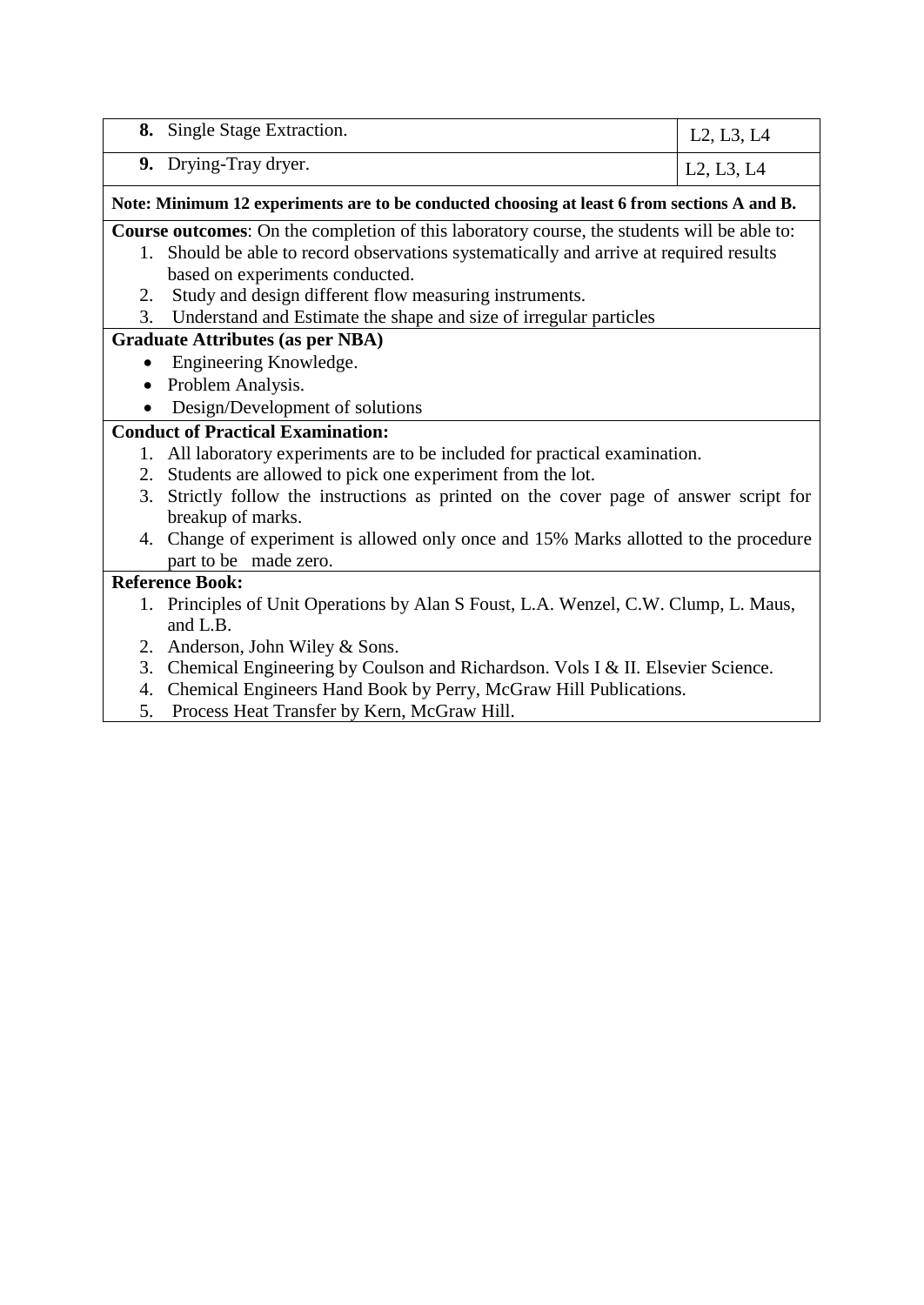| <b>MICROBIOLOGY LAB</b>                                                                                                                                                                                                                                                                                                             |                                                                                                                                       |                   |                                                                    |  |  |  |
|-------------------------------------------------------------------------------------------------------------------------------------------------------------------------------------------------------------------------------------------------------------------------------------------------------------------------------------|---------------------------------------------------------------------------------------------------------------------------------------|-------------------|--------------------------------------------------------------------|--|--|--|
| [As per Choice Based Credit System (CBCS) scheme]<br><b>SEMESTER - III</b>                                                                                                                                                                                                                                                          |                                                                                                                                       |                   |                                                                    |  |  |  |
|                                                                                                                                                                                                                                                                                                                                     | 15BTL38                                                                                                                               |                   |                                                                    |  |  |  |
| <b>Laboratory Code</b>                                                                                                                                                                                                                                                                                                              |                                                                                                                                       | <b>IA Marks</b>   | 20                                                                 |  |  |  |
| Number of Lecture                                                                                                                                                                                                                                                                                                                   | 01Hr Tutorial                                                                                                                         | <b>Exam Marks</b> | 80                                                                 |  |  |  |
| Hours/Week                                                                                                                                                                                                                                                                                                                          | (Instructions)<br>$+$                                                                                                                 |                   |                                                                    |  |  |  |
|                                                                                                                                                                                                                                                                                                                                     | 02 Hours Laboratory                                                                                                                   | <b>Exam Hours</b> | 03                                                                 |  |  |  |
|                                                                                                                                                                                                                                                                                                                                     |                                                                                                                                       |                   |                                                                    |  |  |  |
|                                                                                                                                                                                                                                                                                                                                     | <b>CREDITS-02</b>                                                                                                                     |                   |                                                                    |  |  |  |
| Course objectives: This laboratory course enables students to get practical experience in:<br>• Working principle and use of Microbiological Lab equipment's like autoclave,<br>incubators, LAF, microscope, etc.<br>The basic laboratory techniques for isolation, characterization, enumeration and<br>control of microorganisms. |                                                                                                                                       |                   |                                                                    |  |  |  |
| <b>Laboratory Experiments:</b>                                                                                                                                                                                                                                                                                                      |                                                                                                                                       |                   | <b>Revised</b><br><b>Bloom's</b><br><b>Taxonomy (RBT)</b><br>Level |  |  |  |
|                                                                                                                                                                                                                                                                                                                                     |                                                                                                                                       |                   |                                                                    |  |  |  |
| 1.                                                                                                                                                                                                                                                                                                                                  | <b>Study of Laboratory Instruments</b>                                                                                                |                   | L5,L4                                                              |  |  |  |
| 2.<br>Media preparation, Preparation of plates and tubes.                                                                                                                                                                                                                                                                           |                                                                                                                                       |                   | L2,L3,L4                                                           |  |  |  |
| Pure culture techniques (Streak, pour and spread - plates)<br>3.                                                                                                                                                                                                                                                                    | L1, L2, L3, L4, L5                                                                                                                    |                   |                                                                    |  |  |  |
| Enumeration of microbes by Plate count and haemo-cytometer.<br>L2, L4, L5, L6<br>4.                                                                                                                                                                                                                                                 |                                                                                                                                       |                   |                                                                    |  |  |  |
| 5.                                                                                                                                                                                                                                                                                                                                  | Determination of size of cell or fungal spores by Micrometry.                                                                         |                   | L2, L3, L5                                                         |  |  |  |
| 6.                                                                                                                                                                                                                                                                                                                                  | Gram staining, Capsule staining, and endospore and flagella staining.                                                                 |                   | L2,L3,L4                                                           |  |  |  |
| Staining of fungi.<br>7.                                                                                                                                                                                                                                                                                                            |                                                                                                                                       |                   | L2,L3,L4                                                           |  |  |  |
| 8.<br>sulphide, Nitrate reduction.                                                                                                                                                                                                                                                                                                  | Characterization of bacteria by Biochemical Tests: IMViC, Starch<br>hydrolysis, carbohydrate fermentation, Catalase, Urease, hydrogen |                   | L1, L2, L3, L4, L5, L6                                             |  |  |  |
| 9.                                                                                                                                                                                                                                                                                                                                  | Isolation of actinomycetes and rhizobium and their identification                                                                     |                   | L1, L2, L3, L4, L5                                                 |  |  |  |
|                                                                                                                                                                                                                                                                                                                                     | 10. Determination of bacterial motility by hanging drop technique.                                                                    |                   | L1, L2, L3, L4                                                     |  |  |  |
| 11. Growth curve studies.                                                                                                                                                                                                                                                                                                           |                                                                                                                                       |                   | L1, L2, L3, L4, L5                                                 |  |  |  |
| 12. Antibiotic sensitivity tests.                                                                                                                                                                                                                                                                                                   |                                                                                                                                       |                   | L1, L2, L3, L4, L5                                                 |  |  |  |
| Course outcomes: On the completion of this laboratory course, the students will be able to:<br>Use different laboratory equipment and instruments such as Microscope, Laminar Air<br>Flow Station, Autoclave, oven, incubators.                                                                                                     |                                                                                                                                       |                   |                                                                    |  |  |  |

- Prepare the media and use for the cultivation of the microorganisms.
- Perform laboratory experiments for the isolation, identification and characterization of microorganisms.
- Carry-out experiments for the enumeration, staining and control